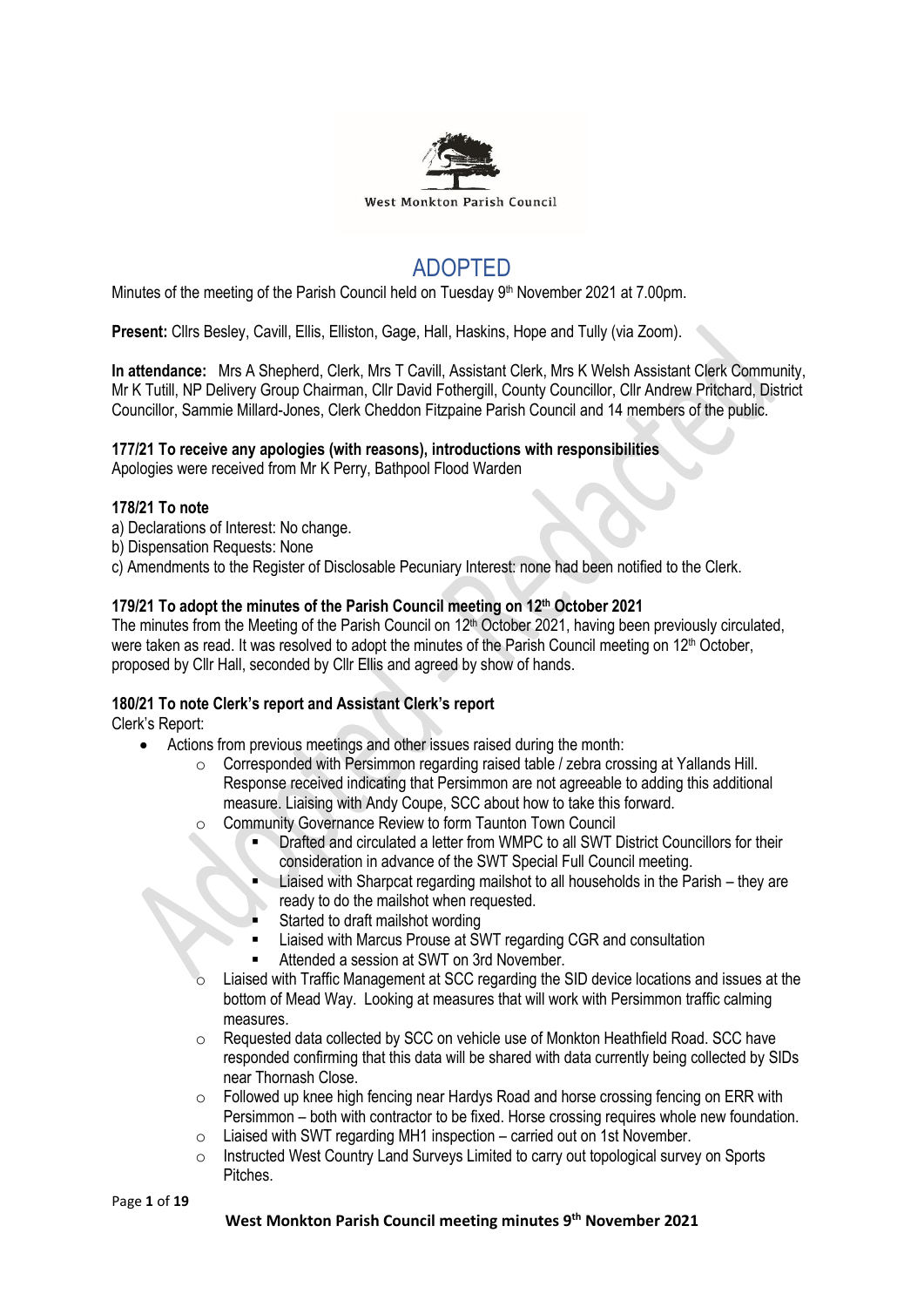- $\circ$  Liaised with SWS regarding thicker font on Monkton Matters website and Business Directory.
- o Request trees from SWT as part of their Free Trees initiative.
- o Followed up Redrow regarding land behind Primary School no response.
- o Draft MOU in respect of the Country Park sent to Ben Ashton for review following approval by CP Working Group.
- o Sought advice of Solicitor regarding Accountable Council for CP Joint PC Agreement.
- $\circ$  Followed up progress with lease for CP with SWT. Covenant requirement being investigated
- o by Solicitor with Crown Estate Commissioners.
- Other Parish Administration:
	- $\circ$  Updating Planning Log with planning decisions / conditions weekly.
	- o Appointment of Kate into Assistant Clerk / Community Development role, started on 18th October, organising logins, email address, laptop and introductory meeting.
	- o WM Liaison Meeting arrangements, agenda and actions.
	- $\circ$  Coombe flooding, followed up issue with FWAG as suggested by the Environment Agency.
	- $\circ$  Away Day development of vision and objectives from discussion.
	- o Information received from SCC Traffic Management confirming the installation of crossing warning signs at Maidenbrook Lane / Tudor Park crossing to be installed by the end of March.
	- $\circ$  Bus shelter cleaning carried out a couple of months ago. Would Councillors like the bus shelters cleaned on a regular basis?
	- o Work on letter / survey to other Parish Council Clerks in Somerset about their experience with Developers delivering their obligations.
- BACH:
	- o Signed amended utilities agreement returned to School following PC approval. Payments of £90.00 per month for utilities is now being paid on the 1st of the month.
	- o Next Committee Meeting to take place on 23rd November at 7pm.
- Meetings last month:
	- 4th October Agenda run through
	- 5th October WM Liaison Meeting
	- 5th October Planning Committee Meeting
	- 7th October Somerset Unitary Town and Parish Council Conference
	- 11th October SCC Highways Meeting
	- 12th October Parish Council Meeting
	- 13th October LGR SCC/ Clerks Forum
	- 22nd October Audit Working Party Meeting
	- 26th October Parish Council Away Day
	- 27th October LGR SCC /Clerks Forum
	- 28th / 29th October Annual Leave
	- Meetings this month:
		- 1st November Agenda run through
		- 1st November Watercourse Watchers Introductory Meeting
		- 1st November Joint PC meeting re Country Park MOU with Ben Ashton
		- 2nd November WM Liaison Meeting
		- 2nd November Planning Committee Meeting
		- 3rd November Community Governance Review Meeting at SWT
		- 3rd November SALC Clerk's Forum
		- 8th November Get together with neighbouring Clerks re LGR
		- 9th November PC Meeting
		- 10th November LGR / SCC / Clerks Forum
		- 16th November SCC Highways Meeting
		- 23rd November BACH Committee Meeting
		- 30th November Budget / Precept meeting

Assistant Clerk's Report: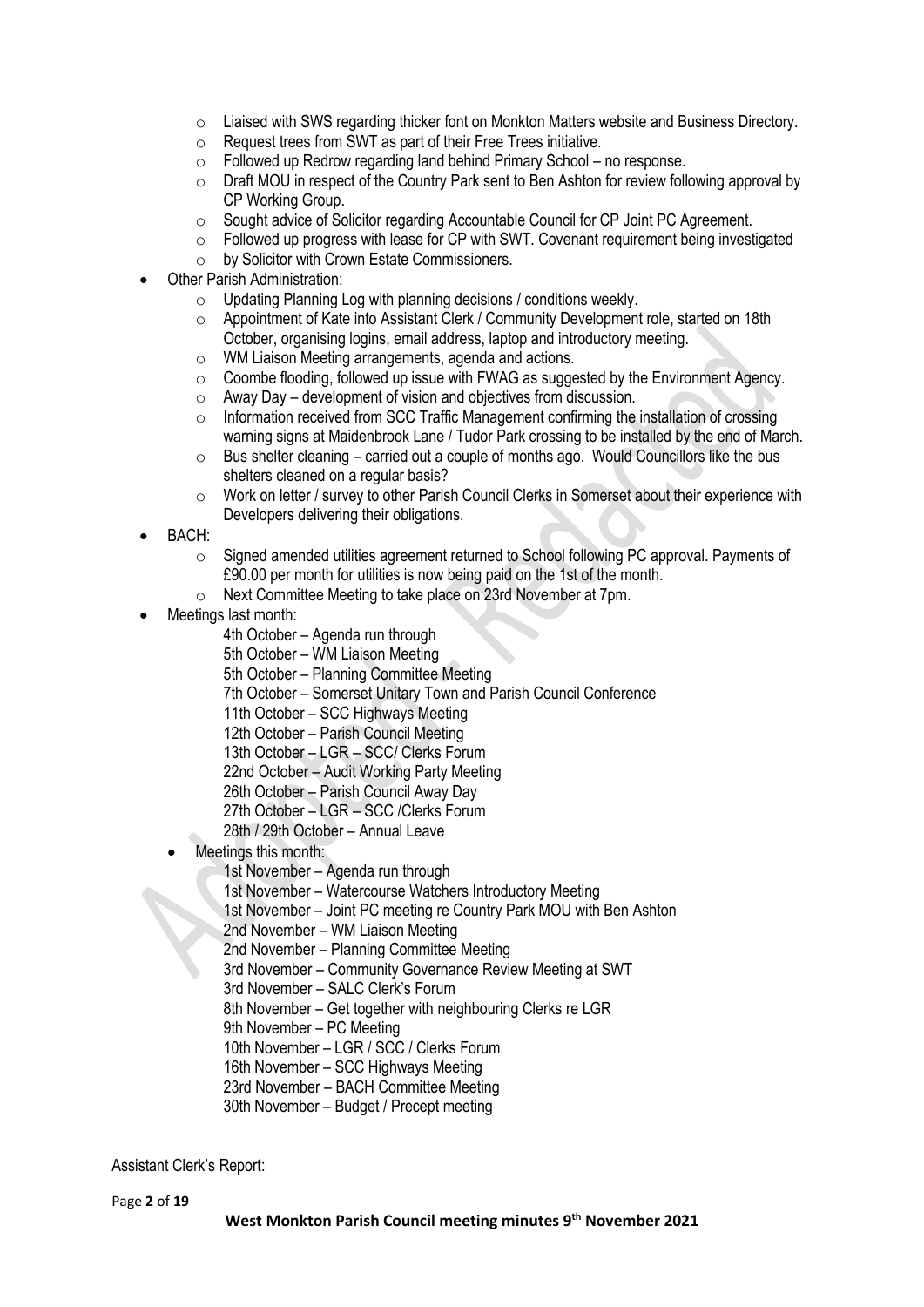- Actioned decisions made by Council.
	- $\circ$  Attended virtual and actual meetings: Cheddon Fitzpaine PC, WM Liaison, SCC Highways, SCC LGR, meeting with Kate, meeting with Watercourse Watchers, SALC.
	- o Ongoing dialogue regarding CP.
	- o Distribution of newsletters ref corona virus pandemic, and other information from other agencies.
- Parish administration
	- $\circ$  Painting at St Quintin's play area. Enquiry as to next scheduled refurbishment SWT advise it will be 2023/2024. Martin Davies (SWT) suggests Probation Services may be able to do the painting – I've asked that the metal railings are included. Waiting to hear from Martin. Update requested 27th Sept 2021. To follow up.
	- $\circ$  Opus energy- estimated invoices received for box at Brittons Ash Green there is no meter in the box, the electricity supply isn't connected. Reported to Opus energy+ photos. Opus say they are investigating. So far, more than 20 calls to Clerk and myself from Opus debt collectors. Another invoice issued for October – total is now £659.67. Contacted Opus again including metering services: metering services say it has been transferred to Eon. NFA until EON makes contact. Latest from Opus, reported at the meeting, case closed.
	- o Liaison with Clerk and Assistant clerk-community
- Neighbourhood Plan: Regulation 16 submitted to SWT; information packs distributed to three Village Halls.
- CIL projects:
	- $\circ$  Safer route to school at CP, ongoing.
- Planning
	- o Applications forwarded and PowerPoint presentations prepared. Check applications for compliance with NP. Request extensions to consultation period when required.
- Climate change and ecological emergency
	- $\circ$  On-going with B Turner.
	- $\circ$  Sunflower seed Initiative delivered
	- o Seed and plant swap at BACH, remaining plant/seeds given to Primary School
	- o Hi viz vest handout and Bike marking on 9th Oct. 22 delivered
	- o Set up Watercourse Watchers group, send introductory welcome email.
	- o Reverse advent calendar arrangements for collection and distribution.
	- o Taking forward initiatives discussed at Away Day
- Finance / Audit Working Party
	- o Grant applications received from WM Scouts and T-M theatre lighting
	- o AWP meeting on 22nd Oct: Next AWP Friday 21 January 2022 9.00am by zoom.
	- o Drafted review of Parish Council salaries for April 2022 onwards.
	- o Drafted suggested amendments to Financial Regulations.
	- o Monitor annual leave.
	- o Set up Assistant Clerk- community on payroll, supply of stationary, ink and paper, membership of SALC and SLCC, calculate annual leave.

Assistant Clerk – Community Report:

- Induction to role 18/10/21 with Clerk and Assistant Clerk, followed by a week of reading, setting up laptop, reading documents and becoming familiar with the role and also with Monkton Matters and social media.
- Attended 'Away Day', meeting Councillors and learning about the varying roles. Meet with Cllr Paul Elliston regarding his role in the community and as a Councillor. We also discussed the community survey, which I have a copy of to transfer to 'publisher' for development.
- Attended Watercourse Watchers meeting
- Attended Community Park meeting
- Attended WM Liaison Meeting
- Attended Planning Committee meeting
- Attended SALC Clerks forum

Page **3** of **19**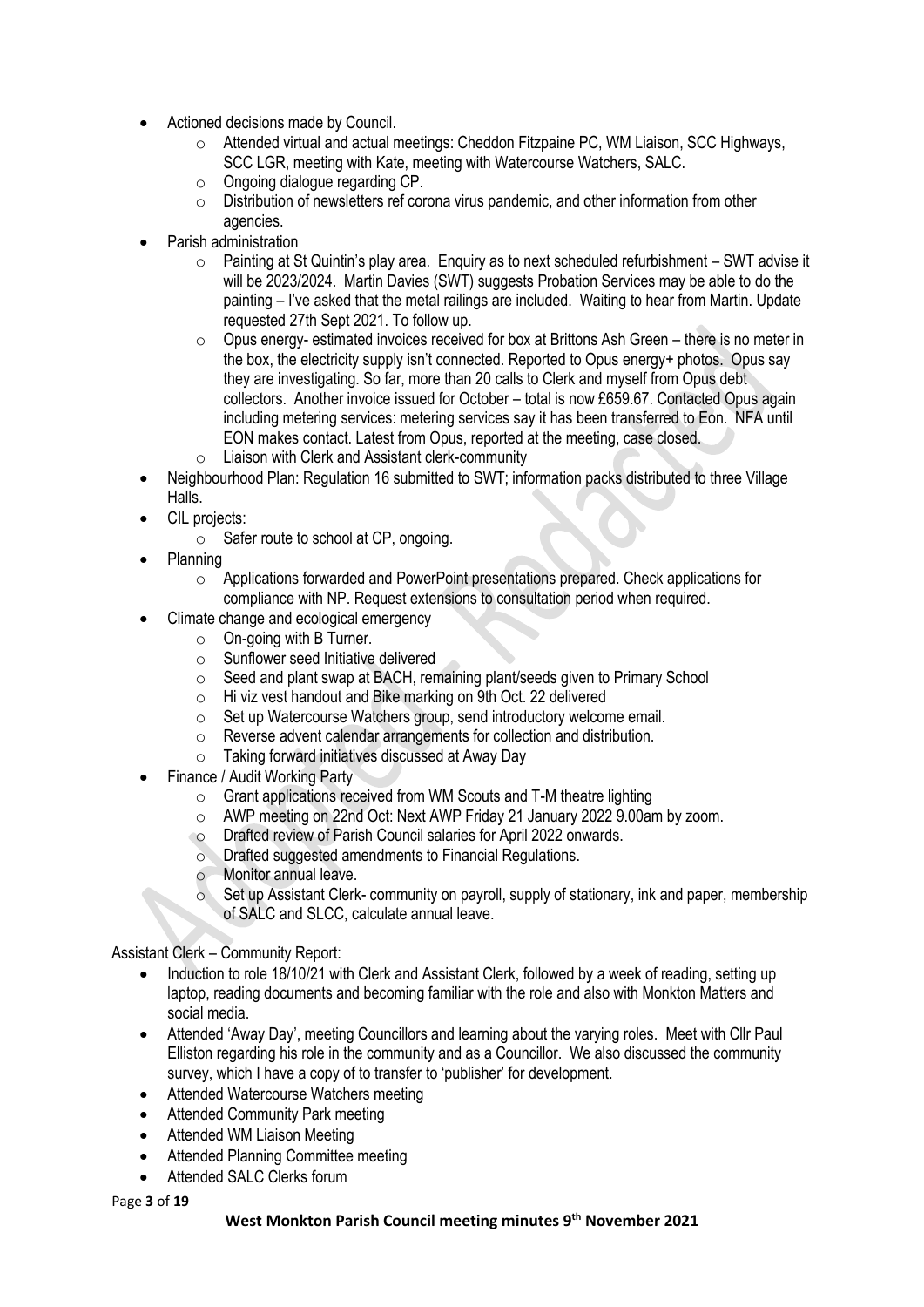- Developed draft Volunteer Policy
- Developed draft Confidentiality Statement with signed declaration for use with volunteers
- Sourced list of clerks in the council area for Clerk to use to gather information about experiences with Housing Developers
- Signed up for Facilitator role with Quantock Landscape Partnership Scheme and will volunteer to facilitate workshops on their behalf once trained.
- Researched CiLCA training and am looking to some initial pre-course training early in the new year with a view to starting CiLCA following this.
- Ordered supplies for home office through Assistant Clerk 2
- Enrolled in SALC membership

## **181/21 SCC Report from Cllr D Fothergill**

Cllr Fothergill reported on the following:

Coronavirus infection rates: As of 30th October, the number of confirmed Covid cases in Somerset was 57,072 (33% up from 42,800 on 30th September) and the number of Covid-attributed deaths 872. The rate per 100,000 stands at 709.7 (320.2) for Somerset with Mendip at 853.9 (379.8), Sedgemoor at 653.5 (292.3), South Somerset 668.3 (298.2) and SW&T at 713.0 (321.7). The number of total deaths across the County is currently 12% above the 5-year average and the latest R-value for Somerset is between 0.9 and 1.1. Infection rates in Somerset continue to be very high. It is therefore important even for those who have had both

jabs to remember to observe Social Distancing and to always ventilate indoor areas.

Somerset Coronavirus Support Helpline: A single phone number continues to be available for anyone in Somerset who needs Coronavirus-related support. 0300 790 6275, is open seven days a week from 8am to 6pm. Vaccination programmes roll-out: Somerset continues to have one of the highest vaccination rates in the country with the latest figures showing over 95.6% of the adult population having had one dose of vaccine and 91.9% having had both doses. Work is focusing on Children aged 12-15 years old and the third booster jab which is due 6 months after the second.

Local Government Reorganisation: Following the Secretary of State for Housing, Communities and Local Government (now renamed Department for Levelling Up, Housing and Communities DLUHC)) decision to support the move to a single Unitary Council across Somerset the transition programme, lead teams and governance structure have been agreed by all Councils. A LGR Joint Committee to oversee the transition has been approved by all five Councils and will sit for the first time on 5th November 2021. It is expected that statutory orders will be available in early November before being laid before Parliament in January 2022 with an agreed vesting date for the new authority as April 2023.

Major investment in infrastructure: Major improvements to the A38 northern corridor heading into Bridgwater are a step closer after the Government approved a £10 million funding bid. Money from the Treasury's Levelling Up fund will help pay for more than £3.4 million worth of cycling and walking infrastructure along the entire corridor as well as a remodelled Dunball junction and significant improvements to the Canon/Cross Rifles junction. In the same announcement, £5 million was also approved from a separate fund to re-open a train station in Wellington. Applications for school places 2022: All children starting school for the first time in September 2022, as well as those moving between infant and junior or first and middle school applications must be submitted between Monday 27 September 2021 and Saturday 15 January 2022. www.somerset.gov.uk/admissions Making streets safer: Funding to help tackle violence against women and girls has been awarded to Somerset County Council. Working with North Somerset, SCC have made a successful joint bid to the Home Office Safer Streets Fund for £324,449. The bid presents an opportunity to work together in tackling Violence Against Women and Girls (VAWG) crimes across the area. The plan sets out a two-tiered approach involving: Prevent – to change behaviour and stop incidents occurring such as VAWG education and awareness in schools, communications campaigns, research and engagement within communities, and Protect – to strengthen the response where incidents are prevalent, such as a safe haven scheme and enhancing the CCTV network and street lighting.

The following questions / points were raised with Cllr David Fothergill:

Cllr Elliston raised the idea of developing a scheme similar to Britain in Bloom but for Parishes, perhaps Greenest Parish in Somerset to support and promote climate changes initiatives in Parishes. Cllr Fothergill agreed to give the idea some thought.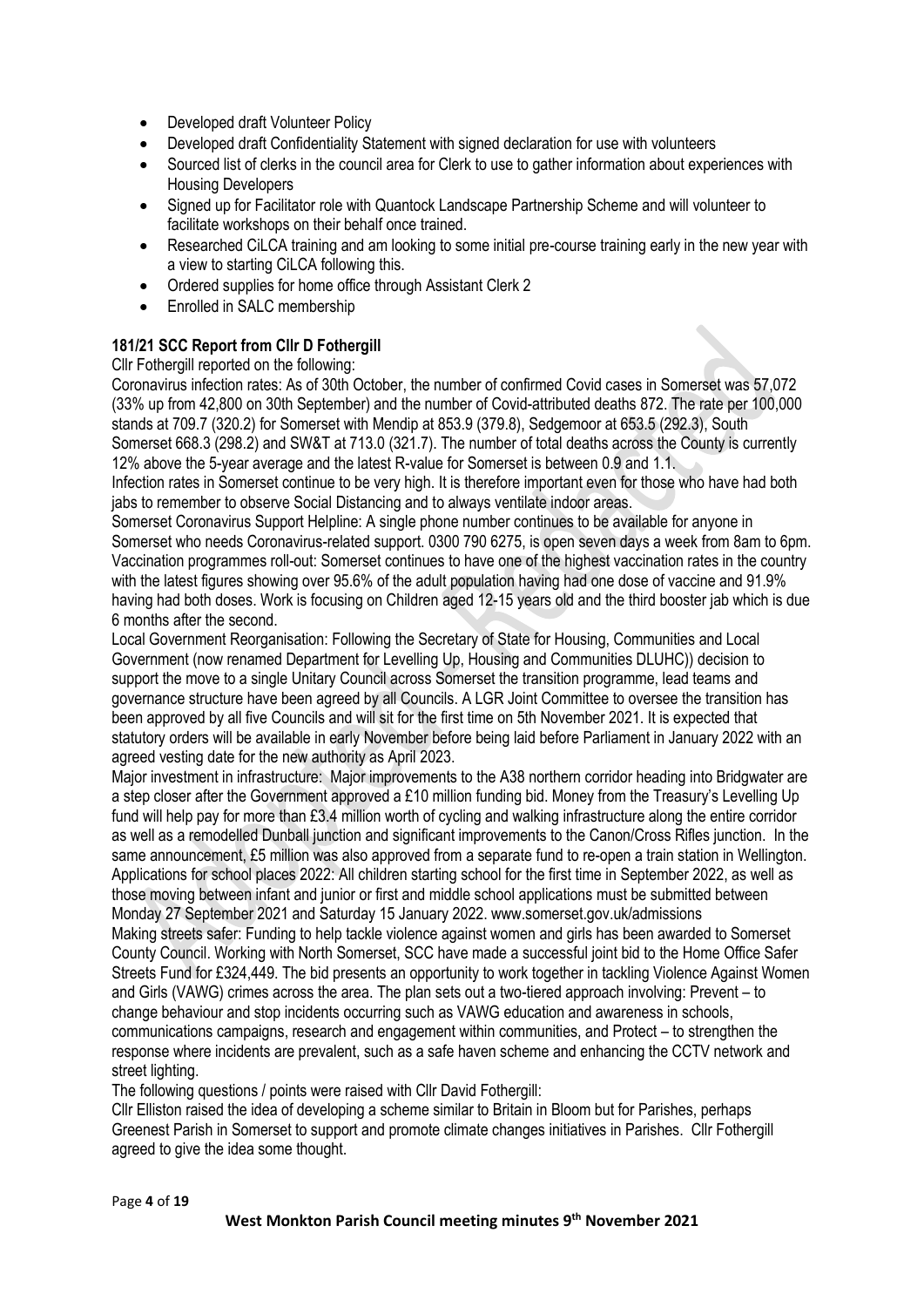## **182/21 SW+T Council reports from Cllrs Cavill, Pritchard and Tully**

Cllr Cavill reported on the following:

Community Governance Reorganisation (CGR) as reported last month there is a community governance review being conducted by the District Council. Terms of reference are to be agreed, maybe today, whilst the questionnaire has been finalised it is not yet in the public domain.

The Local Government and Public Involvement in Health Act 2007 containing the governance review terms of reference is in the public domain. Part of the principles that will guide the review are particularly interesting, précised below there are five main points.

a. There is a need for evidence to show that the Parish Council plays an important role in empowering and representing its community.

b. The government states it has a commitment to Parish Councils and further states that it expects to see a trend in the creation rather than the abolition of parishes.

c. A parish should be a clear and distinctively recognisable community, with their own sense of identity that residents clearly identify with.

d. That the District Council needs to balance carefully changes that have happened over time, i.e. development and increases of population, that may have led to different community identification.

e. That the District Council should ensure that the parish is a viable administrative unit, having a presence that allows it to be effective in representing the well-being of its residents and that can also contribute to the economic services in its area.

The indicative timetable for consultation:

It is to be published after main Council on the 16th of November, and this will be the start date of consultation which will run for eight weeks from the 17th November until the 12th of January, this gives extra time to account for Christmas. The responses will be considered, a final report prepared for council who decide the preferred option to go forward. This preferred option will then go out for a further six weeks consideration. The responses will be assessed, the final recommendation published for main Council, which could be as early as late April or early May.

If this final report is agreed by the District Council, then there will be restrictions on those parish councils which are fully or partially included with the new town council. This takes place to prevent excessive spending of funds or making further long-term commitments, both of which could be to the detriment of the new town council. If only part of your parish is taken, then the assets will be split proportionate to the population in the appropriate areas.

It could be possible to set up a Shadow Town Council using elected councillors from the area involved As things stand the most likely date for a new Town Council election would be May 2023.

Cllr Pritchard reported on the following:

Community Governance Review – some areas of the unparished area want to be separate parishes and not part of the Town Council.

Waste Collections – recycle more has been rolled out across the district. A second blue bag can be requested. A leaflet confirming the recycling dates is available online.

Attenuation Ponds – open gate reported by a member of the public. Raised with Persimmon. Need to know who the Health and Safety Officer for MH1 is. Cllr Cavill confirmed that he has requested this information from Persimmon and also how regularly areas like play parks and attenuation ponds are checked. Cllr Tully had nothing further to add.

## **Public Question Time**

A volunteer for the Besom attended the meeting and provided an overview of the its work. It was agreed that the volunteer would develop an article for Monkton Matters requesting home furniture donations.

A member of the public requested an update on progress with the Mount Fancy Cottage flooding alleviation work being carried out by SCC Highways.

Cllr Gage reported that the New Cross drains are blocked. Cllr Fothergill encouraged everyone to report any problems they come across via the SCC website.

Clerk to request an update from SCC Highways and copy in Cllr Fothergill. Clerk to report the blocked drains at New Cross.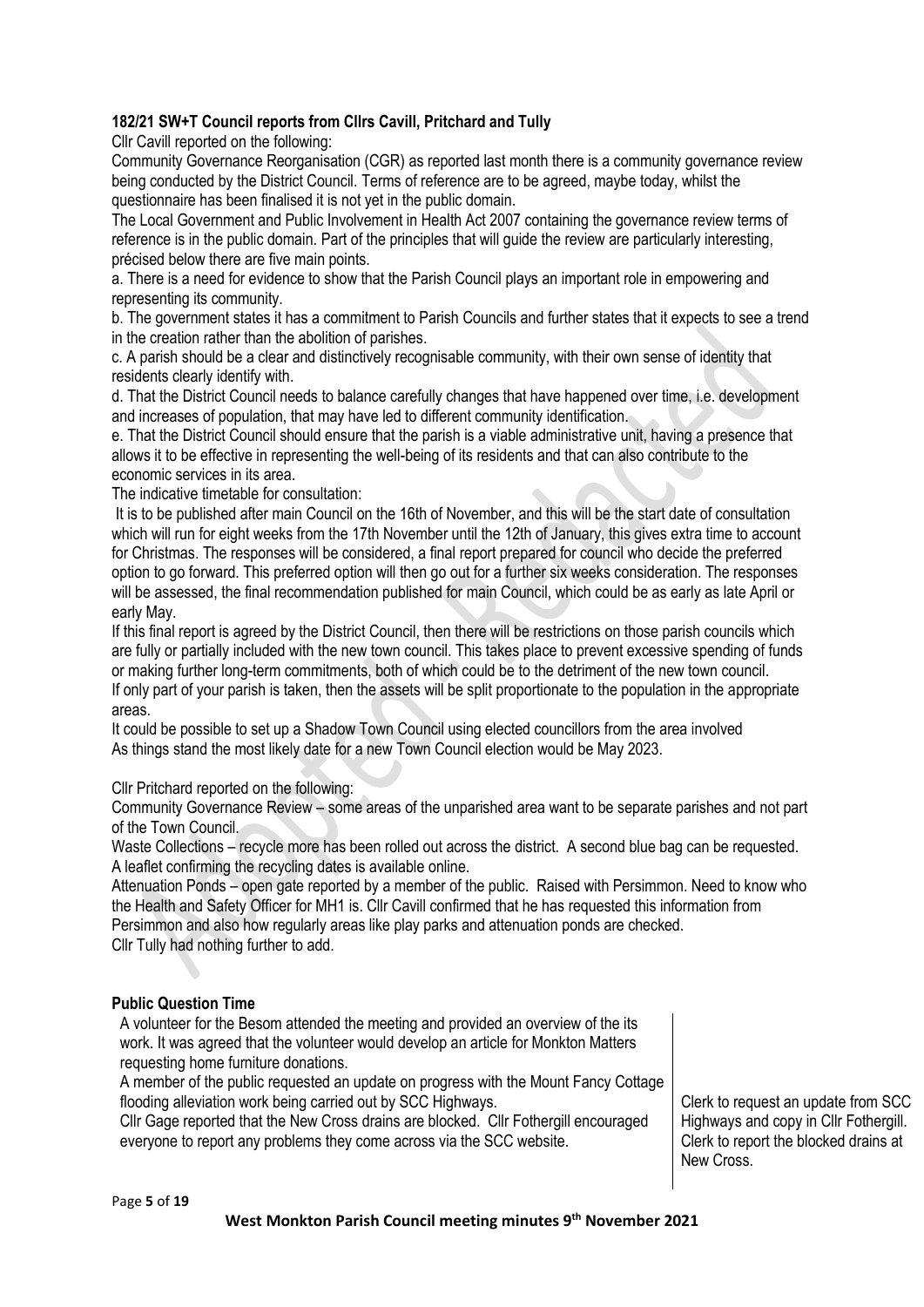A member of the public sought clarity as to whether Cheddon Fitzpaine PC and West Monkton PC will respond jointly or separately to the Glebe Farm proposal. Cllr Cavill confirmed that the Councils will respond separately.

A member of public enquired as to whether there would be further consultation in respect of the Glebe Farm proposal. Cllr Hall confirmed that Cheddon Fitzpaine PC is planning to hold a public consultation event when Ben Ashton will be in attendance to answer questions on the proposal.

A member of the group sought clarification of the role of the CP Working Group and Management Group. Cllr Cavill confirmed that Terms of Reference have been developed for the Working Group and will be discussed later in the meeting. A member of the public requested sight of the overall vision for the Country Park. Clerk confirmed that this is available on the Monkton Matters website but that it would also be added to the PC website.

A member of the public asked the following questions about the Glebe Farm proposal and the Country Park and the following answers were given:

- 1. What is the relationship between Glebe Farm and the Parish Councils? The Glebe Farm proposal is stand alone and separate from the Parish Councils. The proposal includes provision to expand the Parish Councils Country Park proposals.
- 2. The basis of the confidential discussion on the Country Park at PC meetings? Clerk confirmed that the matters discussed about the Country Park are recorded and not redacted from the minutes and are therefore publicly available. The basis of the confidential discussion is that it is commercially sensitive due to discussion taking place about the acquisition of the Country Park land from the District Council.
- 3. Whether there was a conflict of interests for Cllr Hall in relation to the Country Park and his employment by Ben Ashton. Cllr Hall provided an overview of the work that he carried out for Ben Ashton and that because it could present a conflict of interests, he does not contribute towards the discussion by the Parish Council in relation to the Country Park, instead only providing a report on progress and does not vote on any resolutions in relation to the Country Park.

Clerk confirmed that as soon as there was a conflict of interest, Cllr Hall declared it at the meeting and Cllr Hall completed a new register of interests form which has been filed with SWT as required.

- 4. If the field included in the Glebe Farm proposal for the Country Park is being donated to the Parish Councils Cllr Cavill confirmed that the Glebe Farm proposal includes the offer of donating a field to the Charity which will run the Country Park, not to the Parish Councils.
- 5. If the Parish Councils are receiving a cash donation from Glebe Farm. Cllr Cavill confirmed that no cash donation has or will be received from Glebe Farm.

A member of the public raised the condition of the road signs on the ERR and the hedge at Brittons Ash. It was confirmed that the ERR was not adopted and the road signs would require replacement before it is. The hedge at Brittons Ash is also the responsibility of Persimmon to cut.

A member of the public raised the overgrown hedge on Mead Way and asked who is responsible for cutting it. Clerk confirmed that the hedge belongs to and is the responsibility of SWT.

A member of the public raised the condition of signs/ posts in MH1 and asked if it is possible for the LPA to put deadlines in place to ensure the issues are rectified. Cllr Haskins confirmed that it is very difficult for the LPA to enforce action on MH1 but that lessons have been learnt which will be taken forward and necessary enforceable conditions will be requested for MH2.

Clerk to add information about the Country Park vision to the PC website.

Clerk to request that Persimmon cut the hedge on Brittons Ash / the old Hyde Lane that is now a footpath.

Clerk to chase the cutting of the hedge by SWT.

Page **6** of **19**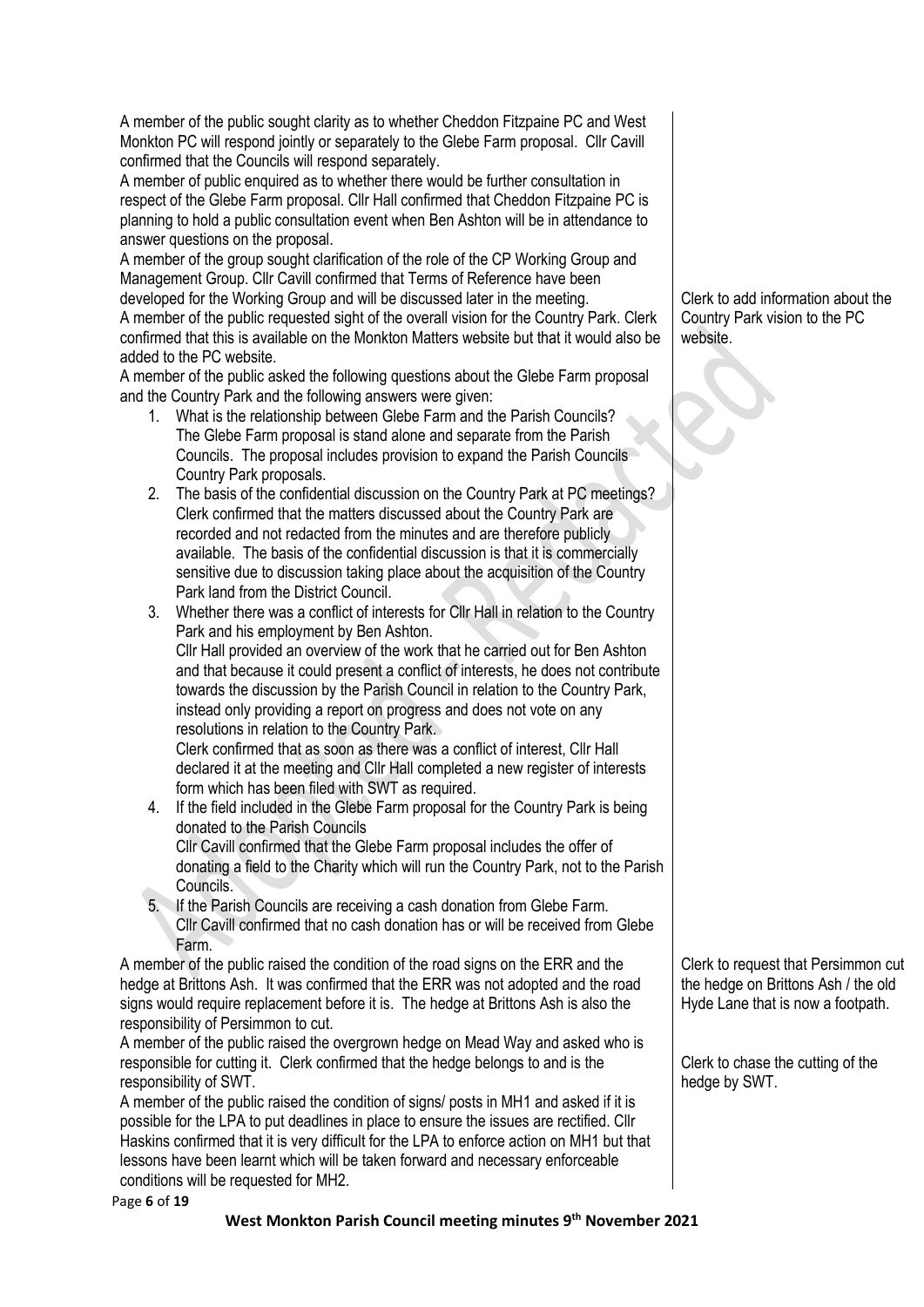Cllr Fothergill noted that all road signs are defined on the planning drawings and adoption of MH1 will not take place until they are included.

## **183/21 Planning**

## a) To consider recommendations from the WMPC Planning committee on applications received by 2<sup>nd</sup> **November 2021 (listed on SW+T Council website); and to consider any others to date**

48/21/0055/CLA Notification for prior approval for the installation of 1 no. 15-metre-high monopole supporting 6 no. antennas, 4 no. equipment cabinets and development works ancillary thereto on land at Yallands Hill, Monkton Heathfield. The LPA as well as WMPC asked for alternative locations to be considered, and this is the reply from the applicant. It was agreed that further comments would be made on the proposal confirming that the centre of the village is not suitable for a structure of this size and suggest again the alternative locations put forward by the Parish Council. The metrics of what makes a good site would be requested and the applicants invited to a future PC meeting.

Application No 48/21/0058/T Hankridge Tree Planting – location of trees to be planted has been agreed with the SWT Tree Officer – at the Hankridge Nature Reserve at the M5 Memorial Site. A TPO will be put in place for the planted trees.

The following recommendations from the WMPC Planning Committee on 2<sup>nd</sup> November were considered. It was resolved to approve the recommendations for submission, proposed by Cllr Elliston, seconded by Cllr Gage and agreed by show of hands.

48/21/0060 Erection of single storey extensions to the front, side and rear with conversion of loft into ancillary accommodation at 45 Greenway, Monkton Heathfield.

Cllr Gage declared an interest and did not speak except to answer questions.

Parish Council comments:

West Monkton Parish Council supports this application.

To conform with Climate and ecological emergency measures there needs to be:

- Demonstration of a 'fabric first' approach to the new extensions to carbon emissions, by using suitable materials
- Demonstrate biodiversity net gain by installation of bird and bat boxes, and bee bricks in the new build.

To conform with West Monkton and Cheddon Fitzpaine Neighbourhood Plan policies there needs to be:

- R1 Dark Skies all external lighting is required to be LED and downlit
- R3 Flood attenuation rainwater capture devices need to be installed for the new roof areas.

As an observation, the front elevation as proposed seems slightly unbalanced as there are three different elements in the design – the new front door which is an excellent feature, demonstrating modern design and practice, and then on either side two different styles of window.

48/21/0064 Erection of a two-storey extension to the side of 12 Ginger Place, Bathpool Parish Council comments: West Monkton Parish Council does not object to this application.

To conform with West Monkton and Cheddon Fitzpaine Neighbourhood Plan policies there needs to be:

- R1 Dark Skies all external lighting is required to be LED and downlit
- R3 Flood attenuation rainwater capture devices need to be installed for the new roof areas.

Biodiversity net gain can be demonstrated by the installation of bird and bat boxes and bee bricks, owing to the proximity of mature trees.

48/21/0063 Installation of 2 No. rapid electric vehicle charging stations within the grounds of McDonalds Restaurant, Heron Gate, Taunton.

Parish Council comment: West Monkton Parish Council supports this application.

48/21/0008 Erection of 1 No. detached dwelling with detached garage and associated works at the walled gardens at Nigella, Church Hill, West Monkton (Amendments).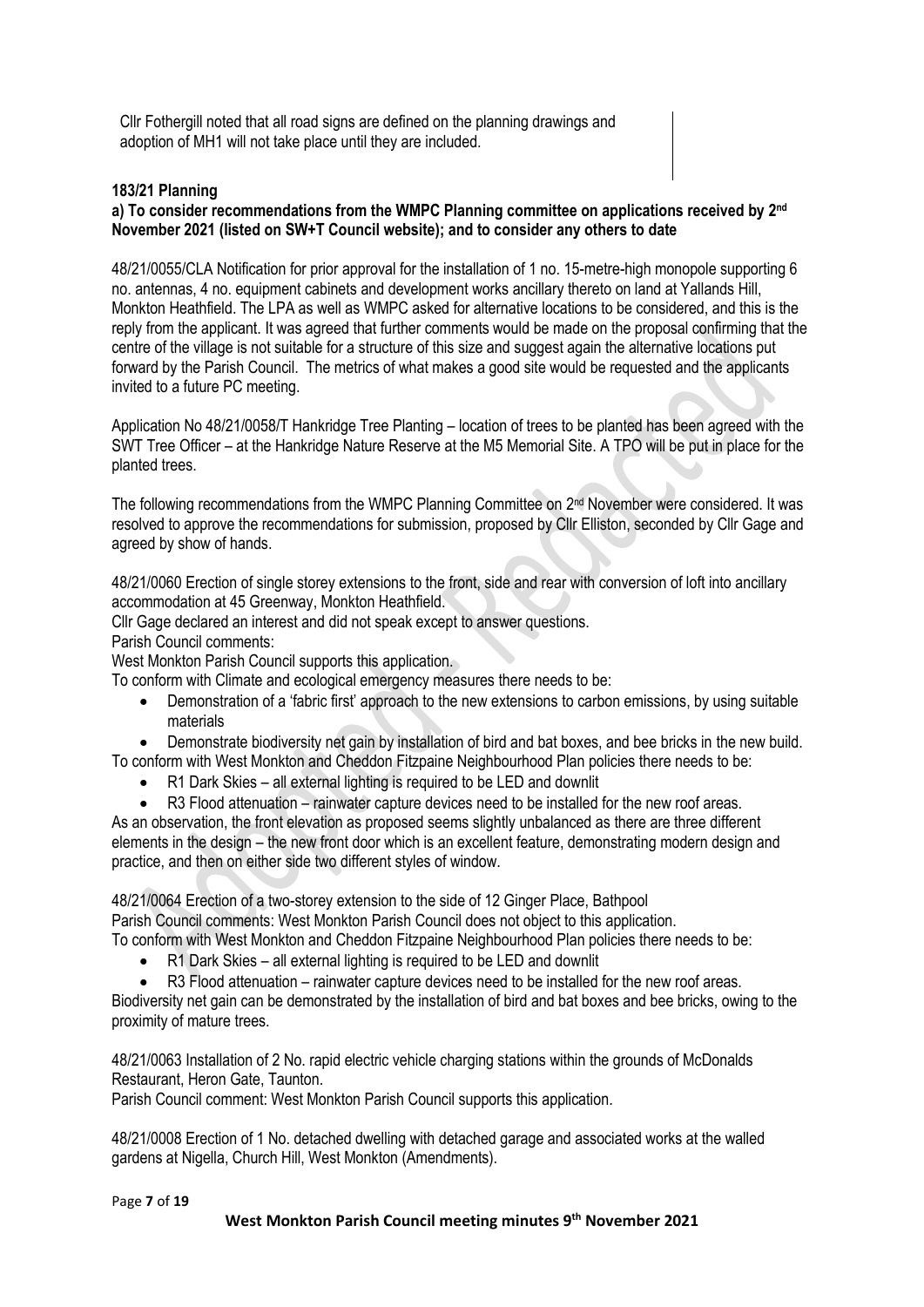Parish Council comment: West Monkton Parish Council finds no reason to alter its objection to this application. All the reasons submitted to the Local Planning Authority in March 2021 remain; and the. West Monkton Parish Council is disappointed to note the original plans and drawings have been removed from the SWT Planning website so that comparison of the original with the amended is rendered impossible. However, the building as proposed in the revised drawings represents inappropriate development for the site and location in West Monkton village and is too large for the site. It is also disappointing to note that the rather misleading Site sections and context drawing 220.17-0008 showing elevations relative to the neighbouring properties has not been corrected to show the topography over the site and its neighbours – the existing site survey drawing no. 220.17-002 showing the topography of the site conveniently stops at the boundary wall of the site which means it is of little assistance.

The dwelling as proposed in the amendments will overshadow and take light from the windows of Annandale. The Parish Council strongly recommends that comments are sought from a different Conservation Officer as it is understood that the 'No comments' entered on the SWT website reflect a conflict of interest on the part of the author of that email (the Conservation Officer) rather than no comment being made on the application.

For the avoidance of doubt, please find herewith the comments sent in by West Monkton Parish Council in March 2021

Access. The access onto Church Hill from the private shared drive, which is not in the ownership or control of the applicant, is poor, meeting Church Hill at 90 degrees. The visibility splay is reduced by the stone walls bordering the access road. Owing to the substantial dwelling proposed for the site there is a likelihood of two or three additional cars using the access onto Church Hill on a regular basis. Church Hill is used as the main route to a large 900 head dairy farm, as such, the road is frequently used by heavy agricultural vehicles such as milk tanker (two or three times daily) silage trailers, slurry spreaders, and other agricultural deliveries. There is no footpath, and the road is used by cyclists and pedestrians as part of the footpath network around West Monkton. Size. The proposed dwelling is a substantial 4 bedroomed building that occupies a very significant part of the site, to the extent that it is too large for the site.

Materials and design. The design is out of keeping with the area, and of little architectural merit. Impact on neighbours. The height of the proposed building, although cognizant of the height of the walls is such that, owing to the topography of the area, overlooks the neighbours lower down the hill, Bartons, Mulberry House, Windflower. The relative heights of the proposed dwelling and its neighbours does not appear to be shown correctly on the elevations presented.

Conservation wall. The history of the wall is well documented. The location of the proposed dwelling is very close to the listed wall. Has the Conservation Officer expressed a view on the proximity of the proposed dwelling to the listed structure?

48/21/0066 Application to carry out management works to one Ash tree included in Taunton Deane Borough (West Monkton No.3) Tree Preservation Order 1998 at 56 Acacia Gardens, Bathpool, Taunton (TD777) West Monkton Parish Council supports this application.

48/21/0058 Application to fell 10 Alder trees and 3 Poplars included in Taunton Deane Borough (West Monkton No.1) Tree Preservation Order 2011 at Riverside, Bridgwater Road, Bathpool (TD1090)

Further to the grant of consent and email from the applicant, West Monkton Parish Council wishes to suggest the following two sites for the planting of the 13 deciduous broadleaved trees:

- South of Firepool Green on the 'island' between the river and the canal (there may be difficulties over access to this suggestion for ensuring healthy establishment and maintenance of the trees;
- On the outside of the applicant's site, in the area between his boundary and the southern bank of the river, which would hide the containers from the cycleway/footpath.

#### Extract from Grant of permission letter to applicant

48/21/0058/T Proposal: Application to fell 10 Alder trees and 3 Poplars included in Taunton Deane Borough (West Monkton No.1) Tree Preservation Order 2011 at Riverside, Bridgwater Road, Bathpool (TD1090) Application Type: Felling of Tree(s) covered by TPO Grid Reference: 324710.125654 . In pursuance of its powers under the above-mentioned Act and Regulations and in connection with the above-mentioned Tree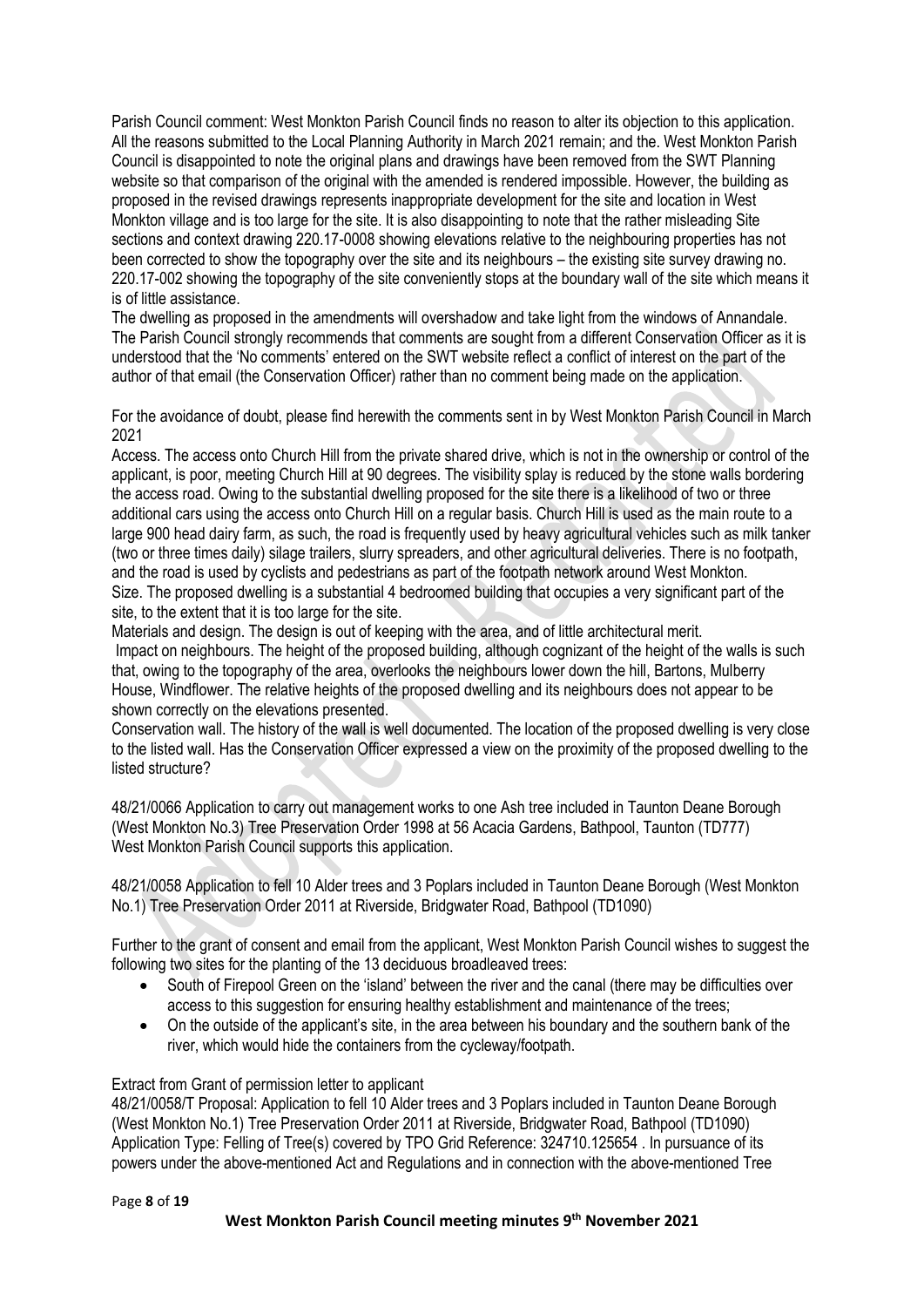Preservation Order made by the Taunton Deane Borough Council (hereinafter called "The Council") as Local Planning Authority, the Council hereby GRANT CONSENT to the carrying out of the operations specified in the above application subject to the following condition(s):

1 The proposed work shall be completed before the expiration of two years from the date of this permission. Reason: To ensure that the works hereby approved are carried out in accordance with the Town and Country Planning (Tree Preservation) (England) Regulations 2012

2 The following works are approved: Trees T1 to T13 - FELL Reason: Trees of low public amenity value. Some in poor condition.

3 The following replacement tree(s) shall be in accordance with British Standard BS3936 and be planted within three months of felling, in accordance with British Standard BS4428 (1989): 13 no. broadleaf deciduous native trees, minimum height 1.5 metres at planting, planted within council-managed land along the River Tone, species and location to be agreed. If the tree(s) (or any other tree(s) planted in replacement for it) is removed, uprooted, destroyed or dies within a period of 5 years from the date of planting, another tree of the same size and species shall be planted at the same place, or in accordance with any variation for which the local planning authority give their written consent.

Note: A new Tree Preservation Order may be served to protect the new tree(s). Please inform this office when the new tree(s) has been planted (01823 219534). Reason: To maintain visual amenity.

## **b) To note that Planning decisions made are available on SW+T Council website filed under the application number**

## Decisions noted.

Clerk confirmed that the application in respect of the car wash site at Bathpool has been withdrawn.

## **184/21 MH developments**

#### **a) Update;**

Cllr Haskins confirmed that a general update on MH developments was provided at the WM Liaison meeting last week and a number of issues were raised.

#### **b) Feedback from MH1 Walkaround with SWT / Persimmon on 1st November**

Cllr Hope confirmed that a walkaround of MH1 took place with Persimmon, SWT and a SWT Tree Specialist. During the walkaround the plans were reviewed to understand the obligations that had not been delivered. 179 trees need replacing, not including those on the bunds along the ERR which will be considered as part of the remedial works prior to SCC Highways adoption. SWT has produced a spreadsheet of the trees that need replacing including their type and location. The spreadsheet also includes bird and bat boxes.

Cllr Hope confirmed that Simon Fox at SWT is trying to understand the basis upon which Blenheims have been instructed to manage the POS for the Charles Church development. There is question as to whether it should be in place as SWT has not signed off the POS.

Cllr Elliston raised the public right of way by the ERR that isn't cut or maintained as one. Cllr Gage to take a look. Cllr Elliston also raised the condition of the footpath sign. Cllr Haskins suggested including the replacement of footpath signs in the Parish where required as a budget proposal for next year.

Cllr Hope reported that Simon Fox at SWT will be working with Dan Mawer at Persimmon regarding Highways Adoption. Some houses in MH1 have taken up grass in their front gardens and put down gravel / stone. This won't be acceptable to SCC Highways and as a result enforcement notices will need to be served on home owners to remove the gravel and replace with grass as consented. Cllr Besley agreed to take part in the Highways adoption walkaround with SCC Highways.

## **c) POS adoption; discuss two proposed options for completion of POS in MH1**

The two proposed options were discussed, one being completion of the POS by the Parish Council and an agreed sum be provided by the Developers, the other for the POS to be completed by the Developer. Concern was expressed that there are a lot of other items that need to be completed on MH1 in the Open Spaces e.g. play parks.

Cllr Hall confirmed that the information provided by SWT has been sent to Wee Trees in order to obtain a quote. A site meeting will take place with Wee Trees with a view to the quote being available before the next WM Liaison Meeting on 7<sup>th</sup> December. It was agreed that the quote should include one season of watering and checking the ground quality of where the trees will be planted.

Page **9** of **19**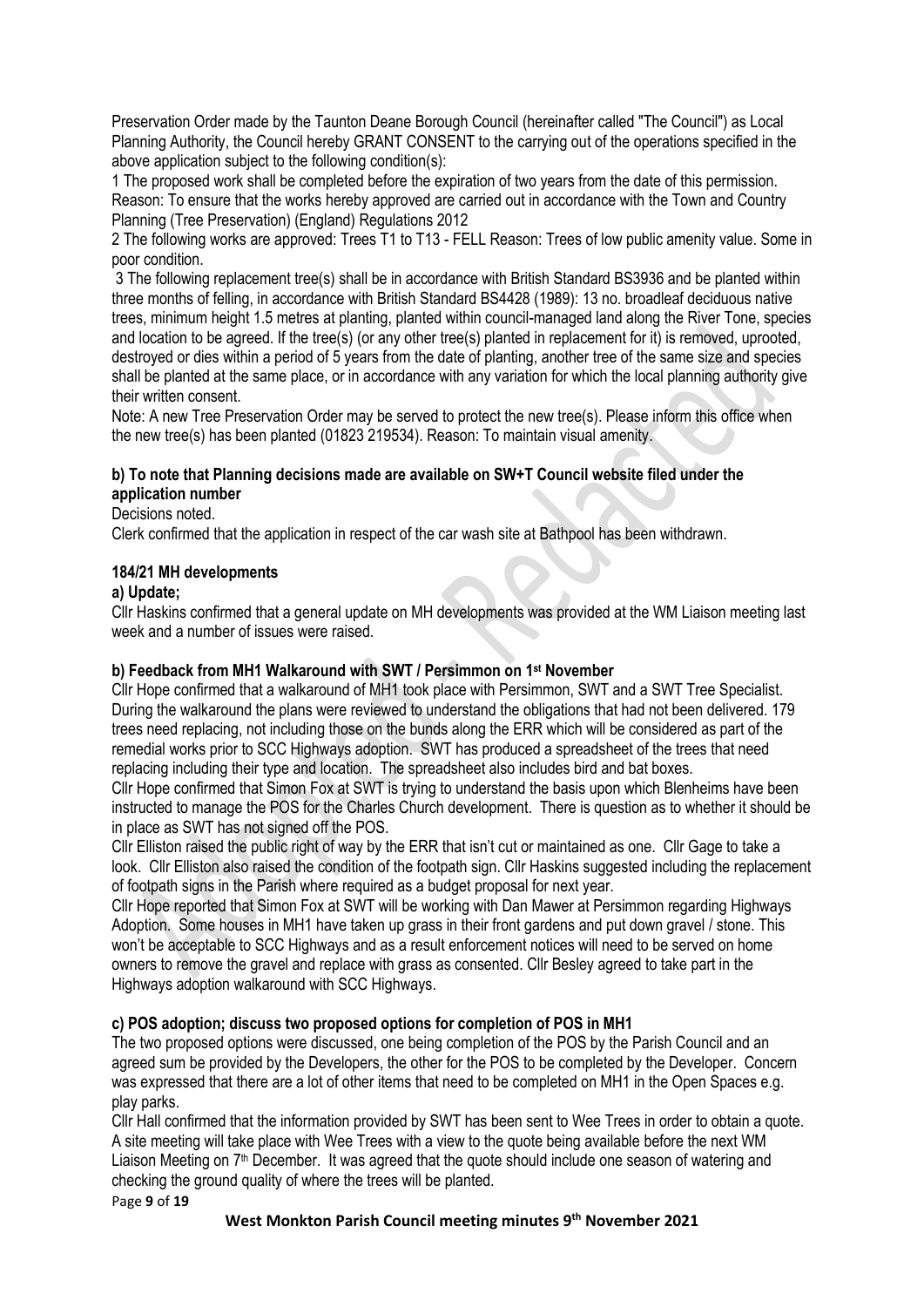## **d) ROSPA Inspections / Play Park Remedials**

No update, progress is awaited.

#### **e) Hartnells Farm Development: Update**

Cllr Cavill reported that due to phosphate issues preventing Persimmon from obtaining planning consent for the next phase of the development, building will stop at the end of phase 2. It was agreed that clarity was needed as to whether the play park would be installed at the end of phase 2. Clerk to add this query to the agenda for the next WM liaison meeting. Clerk to also add a request that the installer of the play park is approved by SWT.

## **f) Feedback from WM Liaison Meeting on 2 nd November**

No further feedback to provide.

# **185/21Community Development Projects**

#### **a) Sports Pitches: Update**

Cllr Hall confirmed that following the WM Liaison meeting last week and Persimmon not providing permission for the topographical survey to take place, the survey has been placed on hold.

A letter has been drafted to be sent to Alison Blom-Cooper at SWT requesting their position in relation to the sports pitches.

## **b) Small Improvement Scheme Project: Update**

No update.

## **d) CIL Projects**

## **Footpaths / Renewing gates and stiles: Update**

Cllr Gage confirmed that five more gates are awaiting installation by the Lengthsman.

## **Aginhills Footpath Diversion: Update**

Cllr Cavill confirmed that there was no update.

#### **Speed Indicator Device: Consider purchase**

Clerk confirmed that she is in discussions with SCC Highways to agree locations for the placement of the SID. Pending that agreement, it was proposed by Cllr Besley, seconded by Cllr Ellis and agreed with all in favour that the Chair is authorised to sign the Memorandum of Understanding on behalf of the Parish Council when it is received from SCC.

#### **186/21 Community**

#### **a) Update; Cllr Elliston**

Cllr Elliston reported the following issues raised by members of community; fireworks mess / noise, issues with blue bag recycle more roll out, boy racers on the ERR, dog mess, hours of opening of the Tacchi Morris Community Café, snag lists and parking issues at Hartnells.

It was agreed that the Clerk would request permission from Persimmon to place a SID on the ERR. It was also agreed to add an article to Monkton Matters about the replacement of grass lawns with gravel in case homeowners are considering this course of action on the Hartnells development.

Assistant Clerk and Assistant Clerk – Community outlined the work that is being undertaken to develop a volunteer's programme to clear the ditch at the Swingbridge. A small group of people are required to carry out this activity and it would offer an ability to test the volunteer policy documents being prepared. It was noted that the Parish Lengthsman would also need to be involved in the activity as he has the required qualification to work on the highway. Assistant Clerk – Community has been developing the volunteer policy, confidentiality statement, registration form, risk assessments and health and safety policy for the activity. An advert is also being developed.

#### **b) Community Survey: Update**

Cllr Elliston confirmed that he had met with the Assistant Clerk – Community and agreed that the survey work would commence in March / April. The period between now and then would be used to recruit and train

Page **10** of **19**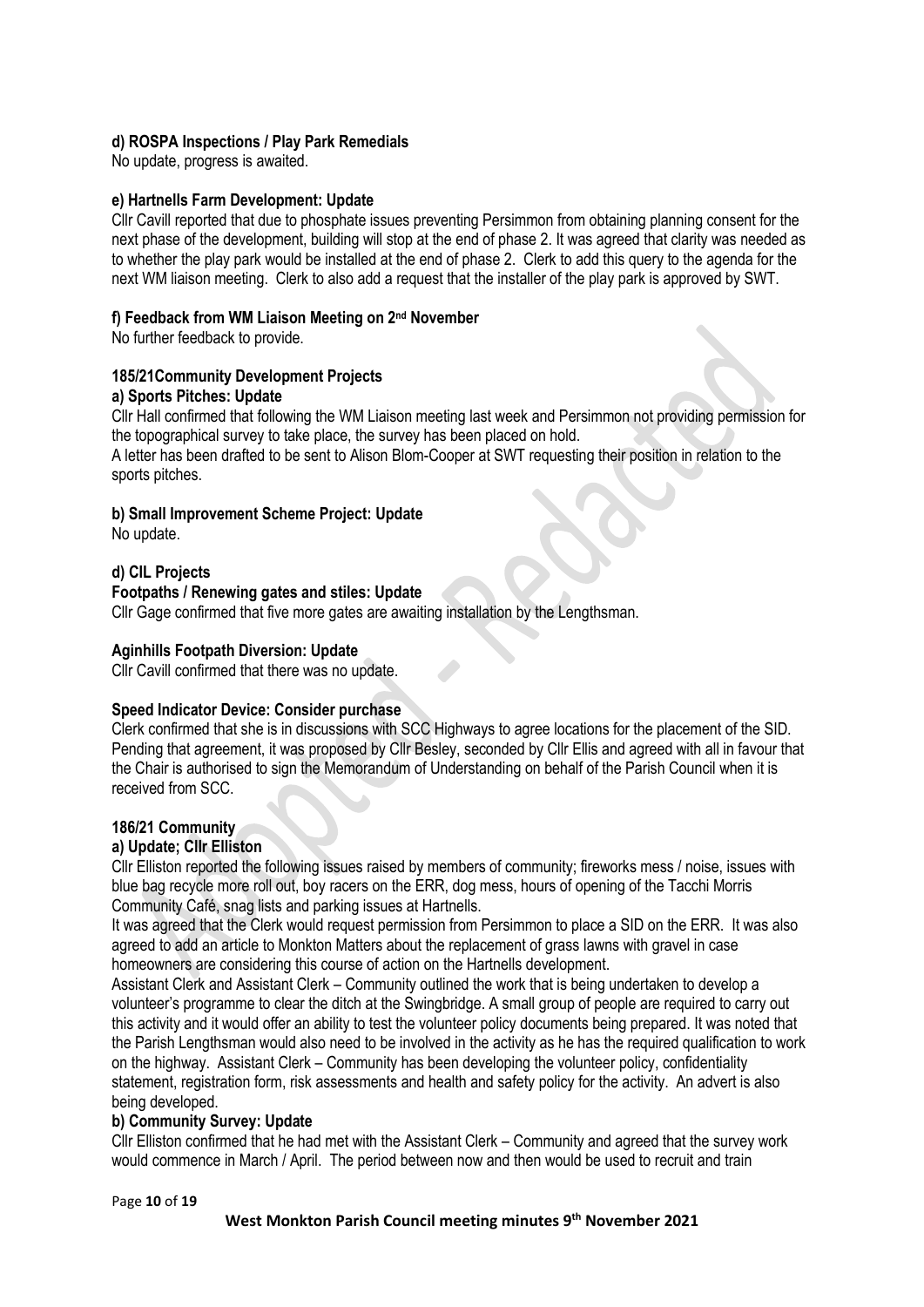volunteers and to review the contents of the survey in view of the recent activity that the Parish Council has undertaken or agreed to undertake.

## **c) Community Funding Application: Update**

Clerk confirmed the outcome of stage two of the application, the application was successful apart from the part in relation to staffing costs. The total award received covers the cost of the Monkton Matters website build, the community mailshot, printing of the survey and money to purchase hampers for the recognition of the work of volunteers who help to gather survey responses.

## **187/21 Environmental**

## **a) Climate Action Programme for the Parish**

Assistant Clerk provided a summary of the recent activity. The Seed Swap went well and enquiries are being made with the school to see if they would like the remaining seeds / plants. A further seed swap will be planned. Next on the programme is to share information about the National Initiatives around road safety and then on the Reverse Advent Calendar. Assistant Clerk confirmed that contact had been made with the school about the initiative.

Cllr Gage raised the suggestion of delivering a big climate action in the Parish. It was agreed that this suggestion would be discussed at the Budget / Precept meeting on 30<sup>th</sup> November.

*The agenda was interrupted to take item 13b ' NP Delivery Group Chairman: Update'.*

## **188/21 NP Delivery Group Chairman: Mr K Tutill / Assistant Clerk; Update.**

Mr Tutill provided an update on progress with the Neighbourhood Plan. Following approval at the last meeting, the reviewed Neighbourhood Plan was submitted to SWT and the consultation has gone live and will run until 21st December 2021. An independent inspector will then be appointed who will decide if a referendum is required.

An idea of the consultation responses that are being received may be available for the next meeting.

*The agenda was resumed.*

## **Environmental**

## **b) Land next to Old West Monkton Primary School – update**

Cllr Haskins reported that the area is being used by trial bikes which is helping to set a bit of a track. The area is to be sprayed by the Lengthsman.

#### **c) SWT Free Trees**

Clerk confirmed that following the discussion at the Planning Committee meeting last week, an annotated plan has been sent to Persimmon and SWT requesting permission to plant the 7 beech trees. Clerk will chase as required if a response is not received shortly.

## **189/21 Local Government Re-Organisation**

#### **a) Update**

Cllr Cavill confirmed that he had nothing further to add following his report earlier in the meeting.

#### **b) Community Governance Review to form Taunton Town Council; update**

Clerk confirmed that with Cllrs Cavill and Haskins she attended an update provided by SWT on the CGR. SWT indicated their intention to attend Parish Council meetings during the consultation period. Clerk has provided the dates of the upcoming meetings and awaits confirmation.

The mailshot that is being developed was discussed. It was agreed that to coincide with the consultation period the mailshot and survey should be sent out on Monday 15<sup>th</sup> November.

Clerks to meet with Cllrs Hall, Haskins and Cavill on Thursday 11th November at 9am to develop mailshot wording and survey questions.

## **190/21 Reports, including recent developments, matters to consider and decisions to be made: a) Bathpool Flood Warden: Mr Kevin Perry**

Page **11** of **19**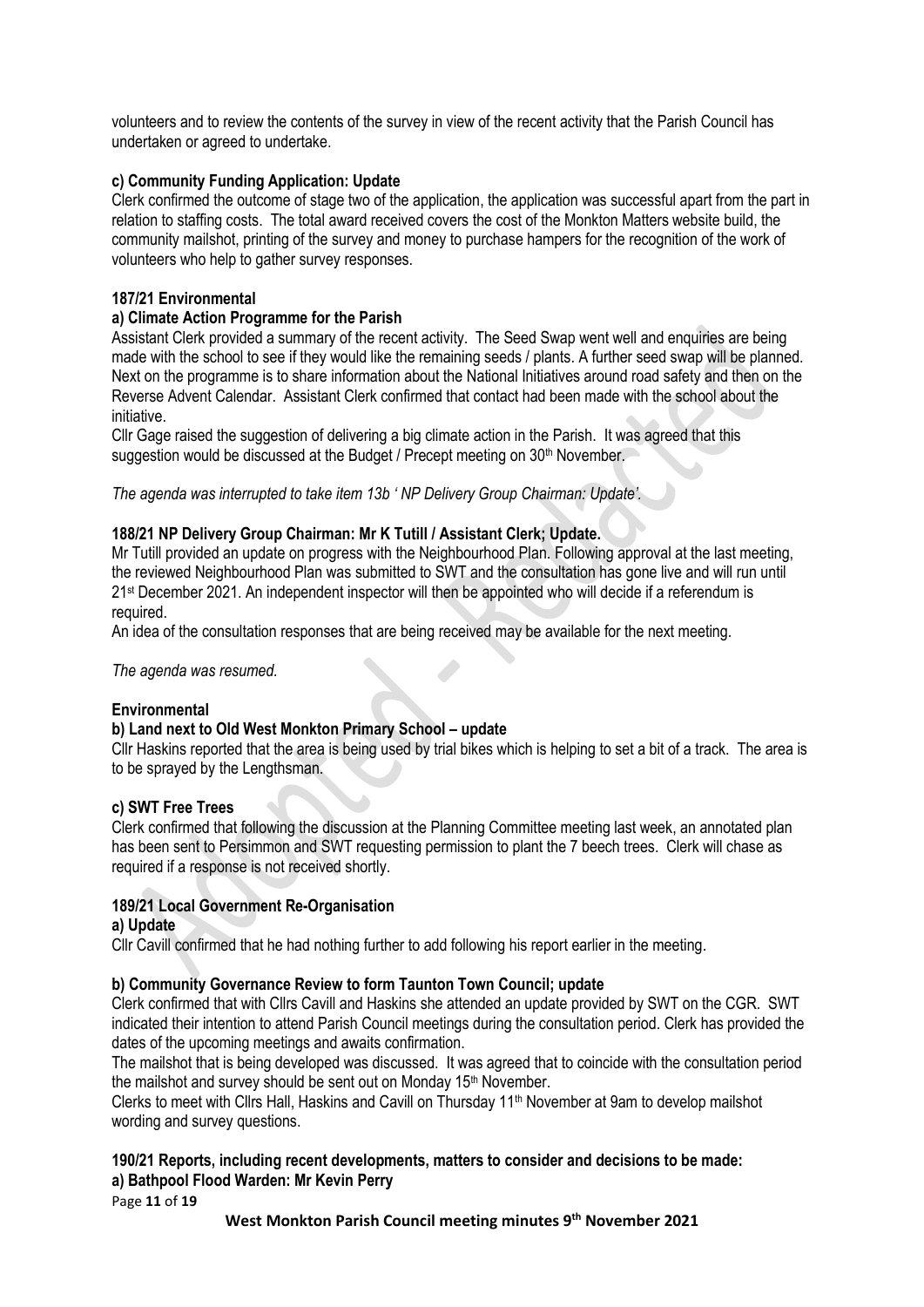Apologies were received from Kevin Perry but a report was sent in advance of the meeting: Most of October's rain fell over the last 10 days of the month, however the monthly total was 1mm less than October 2020. Following heavy rain from Storm Aurore a Flood Alert for the Tone Catchment was issued by the EA at about midnight on the 20th due to rapidly rising river levels at Greenham. Flood alert levels were subsequently reached at Bishops Hull and Bathpool. The EA brought the relief pump on the 21st at approx. 4am, and by 4.30am it was pumping. Overnight the Old River Tone rose by 2.28m – quicker and by more than since I began recording the river levels . Water levels peaked in Bathpool at 8.30am. During this time, the piling platform at Bathpool bridge - for works associated with Creech Castle improvements - became submerged. The Flood Alert was lifted at 16.30 and the pump was switched off at app 18.00. Water levels dropped over the next few days. The pump was removed on the 25th. As a result of further heavy rain on the 28th levels rose rapidly again, causing the EA to issue a further Flood Alert that evening at 20.45 – this was in anticipation of rising levels at Bishops Hull, which reached the level a normal Flood Alert would be issued at app 4.30am on the 29th. The EA again deployed the relief pump – arriving at app 5.30am, and pumping began at 5.45am. The Old River Tone rose a further 38cm after the pump was switched on. Pumping continued for 50 hours, being switched off at app 8am on the 31st, only for it to be switched back on again at app 11am in response to persistent rain pushing levels up once more. The Flood Alert was lifted at 21.30 on the 31st. The pump was switched off at 10am on Nov 1 and taken back to store by the 5th. River levels have since dropped naturally and are not currently causing concern. Regrettably during these periods of rain, I was unable to examine the effectiveness of the local attenuation ponds. Discussions with FWAG continue, including an initial plan now for 4 leaky dams to be located in Allens Brook – exact siting needs finalising. FWAG have a meeting on site with a contractor on Friday Nov 12, to determine if a felling licence needs to be applied for, to review the badger exclusion zone and consider the appropriateness of FWAG's plan. FWAG suggest the project cost is likely to be in the region of £2k – formal quote not yet obtained – and this can be reclaimed from the SRA, which is usually achieved within 4 weeks. May I ask if the PC would consider covering the invoice cost until the refund is received, together with accepting responsibility for any ongoing maintenance of the dams?

Assistant Clerk confirmed that this proposal was included in the finance report.

Cllr Hall confirmed that meetings are currently taking place with the landowners of the areas where the leaky dams are proposed. The landowners have requested that legal agreements are put in place and have asked if the Parish Council would cover the legal costs. The concept was agreed in principle but it was agreed that full costs would be required / understood.

Kevin Perry also asked 'amongst many projects contained within the Taunton Strategic Flood Alleviation Improvement Scheme voted on by SWT in Feb 2020, is a permanent pumping station at Bathpool – with anticipation this would be delivered within 10 to 15 years. Can the Councillors please confirm that works on the Improvement Scheme schedule are progressing and on track?' Cllr Cavil confirmed that he could not provide an update. Clerk to contact SWT to request an update.

## **c) Councillors with roles of responsibility (not all Councillors will have a report to make) Footpaths**

Cllr Gage confirmed that he had nothing to report in respect of footpaths.

Cllr Gage reported that he had visited Gotton Manor to take a look at the tennis courts to see if they could be bought into use for the community. Unfortunately the tennis courts are really overgrown and therefore it is unlikely that the Parish Council will be able to progress this idea.

## **BACH Chairman**;

Cllr Gage requested feedback on the temperature of the BACH. Clerk confirmed that it was fine and that no reports of it being too cold or hot had been received.

## **Allotments;**

Clerk confirmed that the allotment renewals will be sent later this month.

## **Highways;**

Cllr Besley reported that email correspondence had been received from a member of the public suggesting a number of measures that could be explored to help to alleviate traffic problems in the Parish. These include:

- Change of wording of VMS signs
- Additional Yellow Signs not there would like to know when they were ordered by SCC
- Monkton Matters article to encourage the use of the ERR / WRR rather than Monkton Heathfield Road.
- Challenge SCC regarding the A38 turning closure.

#### Page **12** of **19**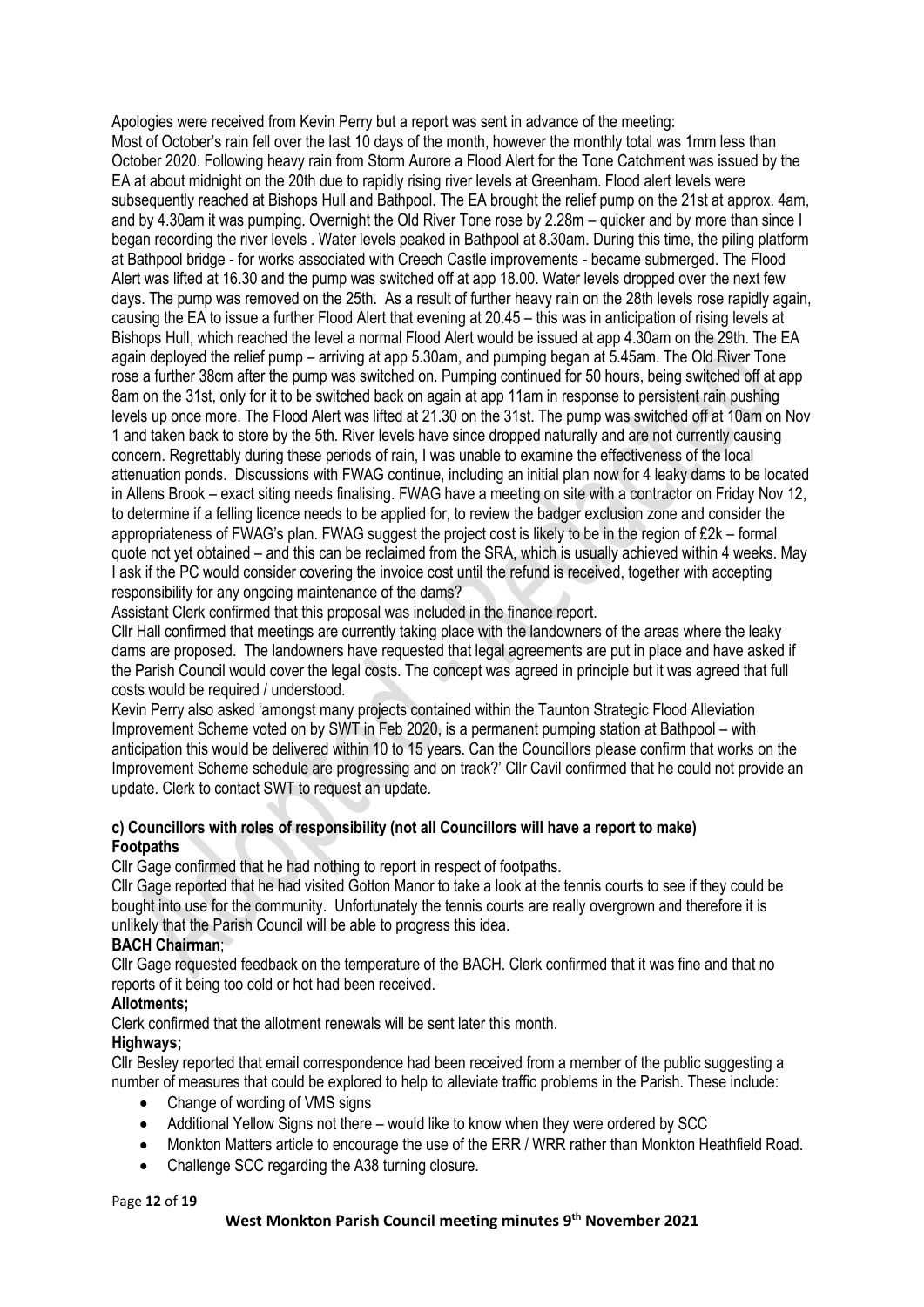- Monkton Heathfield Road Traffic Calming has SCC given a Persimmon a target date. Will PC being given the opportunity to comment further on the plans.
- Ensure consistent use of Monkton Heathfield Road by the PC in all its comms
- Suggestion of moving road crossing infrastructure traffic lights at Heathfield Drive to Yallands Hill Zebra crossing instead or lights at primary school. New zebra crossing at the BACH
- Signs Monkton Heathfield Board should be moved from Yallands Hill to WRR before turning.
- New Place Signs from other approaches. E.g. Langaller, A38, Creech Castle (we have a Bathpool sign to install after works complete)
- ERR remedials including speed signs
- Proposed changes to Yallands Hill / WRR junction traffic lights or mini roundabout.
- Suggestion to put a one-way system in on Milton Hill
- Bawler Road: A solution could be to keep Bawler Road as two-way but to block access at the Bridgwater Road end with No Entry signs. That way residents would be able to leave their homes in either direction. To return, they would have to enter from Monkton Heathfield Road - not a big price to pay for an overall reduction in traffic using the road. If buses have to use Bawler Road in both directions, then it would be relatively simple and low cost to substitute the No Entry signs with Buses and Cycles only signs and install a camera.

Cllr Besley confirmed that where appropriate these points would be raised with SCC Highways during the meeting scheduled to take place next week.

## **Water Resilience;**

Cllr Cavill and Hall confirmed that there was nothing to report.

#### **Safe Routes to School**;

Cllr Tully raised concerns about the Milton Hill Road surface between the roundabout and School Road. Resurfacing work hasn't taken place and it may therefore get icy and dangerous. Gritting of Milton Hill to be raised at the SCC Highways Meeting next week.

#### **Public Open Spaces/ Children's Play Areas and Recreation;**

Cllr Hope confirmed that he had nothing further to report.

#### **Transportation**;

Cllr Elliston reported that he had emailed Wivey Link requesting further information about their operating model. A response is awaited.

#### **d) Communications Report - Clerk.**

The Communications Report had been circulated in advance of the meeting. Clerk outlined a request received from a member of the public that a summary of each PC meeting be shared on Monkton Matters as soon as possible after the meeting. Cllr Elliston confirmed that he would be happy to draft a summary after each meeting to share. Cllr Elliston to share an example previously prepared.

Clerk also requested that Councillors prepare regular updates on projects that they are working on for Monkton Matters.

#### **e) GDPR**

Nothing to report.

## **f) WMPC Chairman; Cllr Haskins**

Cllr Haskins reported on the following events: CGR meeting at SWT on 3rd November

#### **Representatives on outside bodies/Response to Consultations: g) West Monkton Village Hall Management Committee**

Cllr Tully reported that bookings are increasing and the Committee are looking for more members. Cllr Tully to prepare an article for Monkton Matters.

#### **h) The Spital Trust**

Cllr Ellis confirmed that she had nothing to report, a meeting of the Spital Trust is scheduled to take place soon.

Page **13** of **19**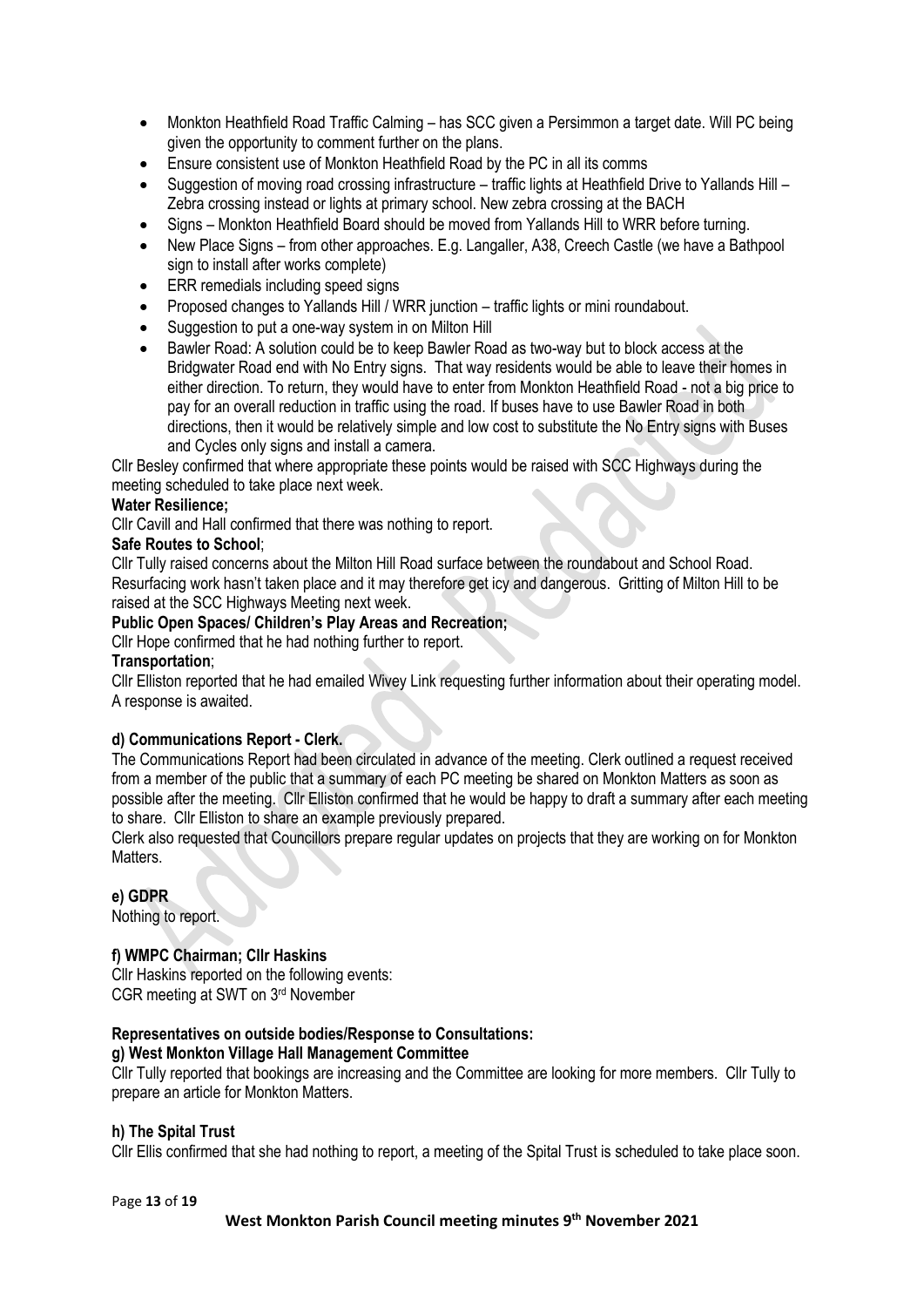## **i) Any events at which WMPC was represented**

Seed Swap Sunday and Bicycle Marking events organised by the Parish Council as part of the Climate Change Programme.

## **j) Consultations responses to be developed / approved for submission**

No consultations.

## **191/21 Asset Register**

Up to date.

## **192/21 Parish Council Vision and Objectives**

Clerk confirmed that the proposed Parish Council Vision and Objectives document had been circulated and that no feedback had been received.

Cllr Elliston confirmed that he had some feedback on the document. Cllr Elliston to liaise with the Clerk, Clerk to amend the document and circulate a final version to Councillors for formal approval at the next PC meeting.

## **193/21 Finance**

#### **a) BACH Finance to 31 st October 2021.**

Clerk summarised the BACH Finance report circulated in advance of the meeting which confirmed the income and expenditure in relation to the BACH up to the 31<sup>st</sup> October 2021.

## **b) Reclassification of the Parish Council and Salary Review**

Assistant Clerk provided a summary of the paper prepared in support of this item circulated in advance of the meeting.

It was agreed to change the profile status of the Parish Council to LC2 with immediate effect In accordance with Financial Regulations s4.2 which states that 'During the budget year and with the approval of council having considered fully the implications for public services, unspent and available amounts may be

moved to other budget headings or to an earmarked reserve as appropriate ('virement')' it was proposed by Cllr Elliston, seconded by Cllr Hope and agreed, Cllr Cavill abstained and the remainder of Councillors were in favour to use the funds accumulated in the budget line 'Parish Ranger etc.' for the purposes of Clerk salaries / HMRC / expenses and training with effect from 1st December 2021.

Assistant Clerk provided an overview of the possible spinal column points for the Clerk, Assistant Clerk and Assistant Clerk Community and provided background to each. Cllr Elliston raised a query regarding the Spinal Points following him accessing a publication by ALCC.

The Clerk, Assistant Clerk, Assistant Clerk Community and Cllr Cavill left the meeting whilst a discussion to determine the spinal point positions for Clerk, Assistant Clerk and Assistant Clerk- community within the LC2 spinal points range with effect from 1st December 2021 took place.

During the discussion it was agreed to set the Clerk's salary at spinal column point 30, Assistant Clerk-Community at SCP26 and Assistant Clerk at SCP 34 subject to validation of the spinal points.

## **c) WM finance**

CIL projects Anticipated costs of supply and installation of Safer Route to School at Country Park on target for estimate up to a maximum of £12,000.00 (CIL Project). Extant quotation from RW Gale for footpath surfacing (2123.00 +vat) arrangements have been agreed with J Fellingham, required and specified bollard has been received (4th Nov) D Lacey informed.

Allens Brook and Leaky dams: (from Kevin Perry)

Milly @ FWAG (who is isolating with COVID) has more information.

- The proposed contractor is Andy Coleman of Quantock & Exmoor Ltd he has done a number of projects for FWAG – and is based at Lydeard St Lawrence.
- No quote has yet been given, but based on previous work done, Milly would expect the cost of 4 dams to be somewhere in the region of £2,000.
- The request would be that the invoice for completed works is paid for by the PC, and reimbursement comes from SRA – I am advised normally within app 4 weeks.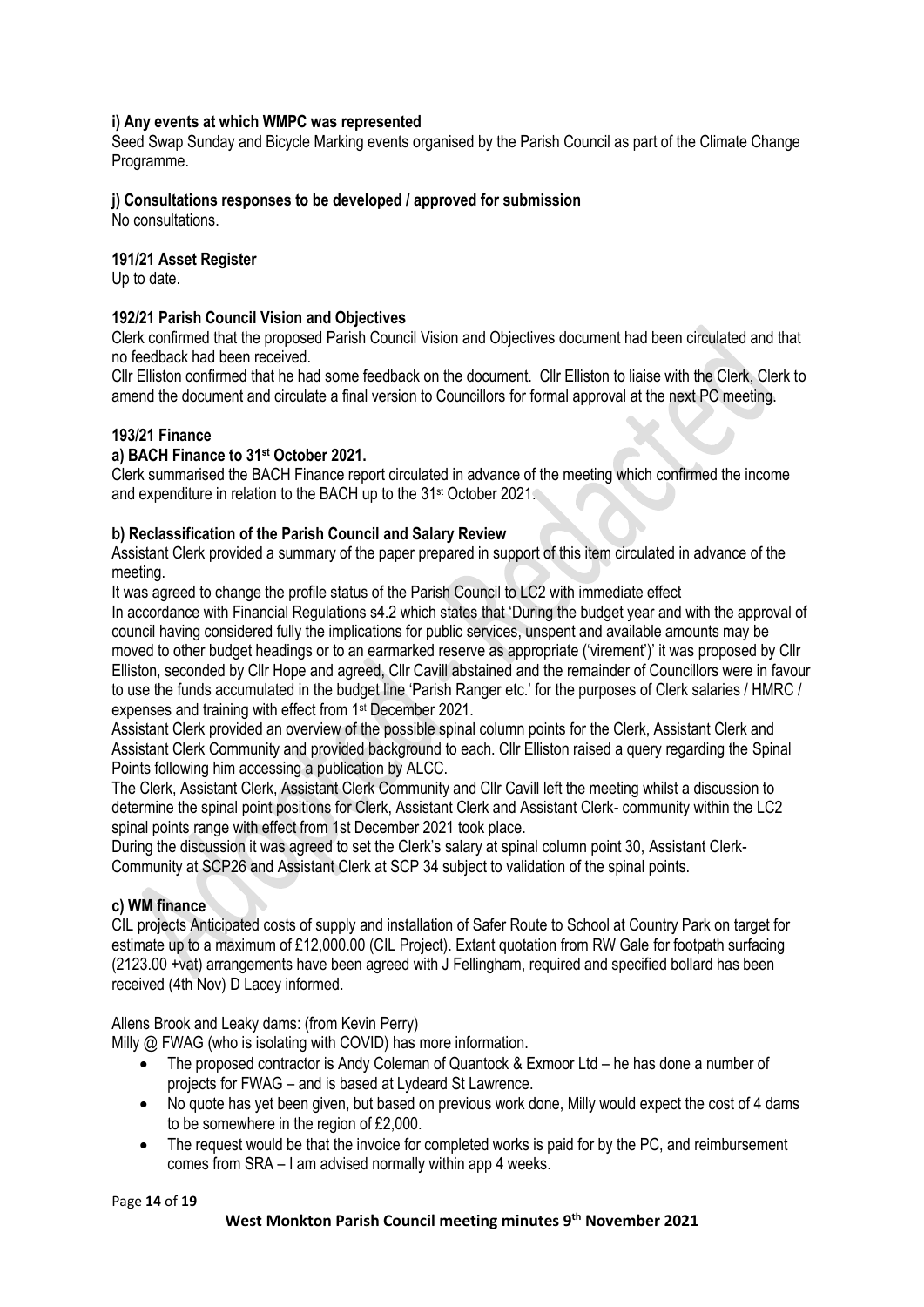• This does present a matter for consideration - maintenance of the dams will fall under the responsibility of the PC. Will that be WMPC or CFPC

WM PC to consider:

- if the Council is prepared to pay up front and receive subsequent reimbursement from SRA
- if maintenance should/would be shared with CF PC the stream is the Parish Boundary and the project supports WMPC Climate Initiative
- if the scheme should be added to WMPC BHIB insurance policy when it is done.

Resolution: to agree in principle to support FWAG in going ahead with this proposal

Proposed by Cllr Besley, seconded by Cllr Ellis and all agreed by show of hands.

- Climate Initiative: reverse advent calendar proposals: collect 24 household and food items for distribution in January. Bethan is checking route for distribution with Louise Blackmore at the Primary School who will advise if school can do or need to bring in wider group e.g., Open Door. Reverse Advent Boxes to be delivered to the BACH close to Christmas at published times so there will be someone to receive the boxes. Bethan will advertise in the usual way.
- To consider the quote for a laptop for Kate from Qss IT to supply and set up a Dell Vostro with Microsoft office - £1154.14 +£230.83 vat. Resolution: to accept the quote from Qss IT

Proposed by Cllr Hall, seconded by Cllr Ellis and all agreed by show of hands.

## **d) Receipts and payments**

*Information relating to named, or otherwise identifiable, individuals is confidential and has been redacted in documents placed in the public domain.*

## **Receipts**

Interest Lloyds **E** 0. 82, Oct 16<sup>th</sup> statement Nationwide **E3.22** Oct 31<sup>st</sup> statement PSDF £1.43 Oct 1st statement

SALC community grant in two payments 1500 + 2544.66 £4044.66

| <b>Payments</b>                                                       |                          |        |              |             |                                     |  |  |  |
|-----------------------------------------------------------------------|--------------------------|--------|--------------|-------------|-------------------------------------|--|--|--|
| payee                                                                 | <b>Payment ex</b><br>vat | Vat    | <b>Total</b> | How<br>paid | <b>Budget line</b>                  |  |  |  |
| A Pritchard litter picking                                            | 42.00                    | No vat | 42.00        | d-d         | Wages paid into voluntary<br>'nest' |  |  |  |
| Tailored auto-enrolment pension<br>contributions                      | 79.45                    | No vat | 79.45        | d-d         | Pension contributions               |  |  |  |
| A Shepherd Clerks salary                                              | XX.XX                    | No vat | XX.XX        | bacs        | salary                              |  |  |  |
| P Cavill assistant clerk2 salary                                      | XX.XX                    | No vat | XX.XX        | bacs        | salary                              |  |  |  |
| K Welsh assistant clerk-community salary                              | XX.XX                    | No vat | XX.XX        | bacs        | salary                              |  |  |  |
| HMRC month 8                                                          | 449.21                   | No vat | 449.21       | bacs        | Employer/NIC/PAYE                   |  |  |  |
| A Shepherd Homeworkers allowance                                      | 27.00                    | No vat | 27.00        | bacs        | Homeworkers allowance               |  |  |  |
| P Cavill homeworkers allowance                                        | 27.00                    | No vat | 27.00        | bacs        | Homeworkers allowance               |  |  |  |
| K Welsh homeworkers allowance                                         | 27.00                    | No vat | 27.00        | bacs        | Homeworkers allowance               |  |  |  |
|                                                                       |                          |        |              |             |                                     |  |  |  |
| <b>KW SLCC subscription</b>                                           | 120.00                   | No vat | 120.00       | bacs        | subscr                              |  |  |  |
| S Rolls Lengthsmans Services in Oct                                   | 275.00                   | No vat | 275.00       | bacs        | Lengthsmans services                |  |  |  |
| <b>B Turner Environment initiatives/comms</b><br>Nov invoice          | 225.00                   | No vat | 225.00       | bacs        | environment                         |  |  |  |
| Wellers Hedley work done so far on the<br>Joint arrangement agreement | 218.50                   | 43.70  | 262.20       | bacs        | env                                 |  |  |  |
| CF PC 50% share of invoice for CP forest<br>school                    | 92.30                    | No vat | 92.30        | bacs        | CPvol                               |  |  |  |

Page **15** of **19**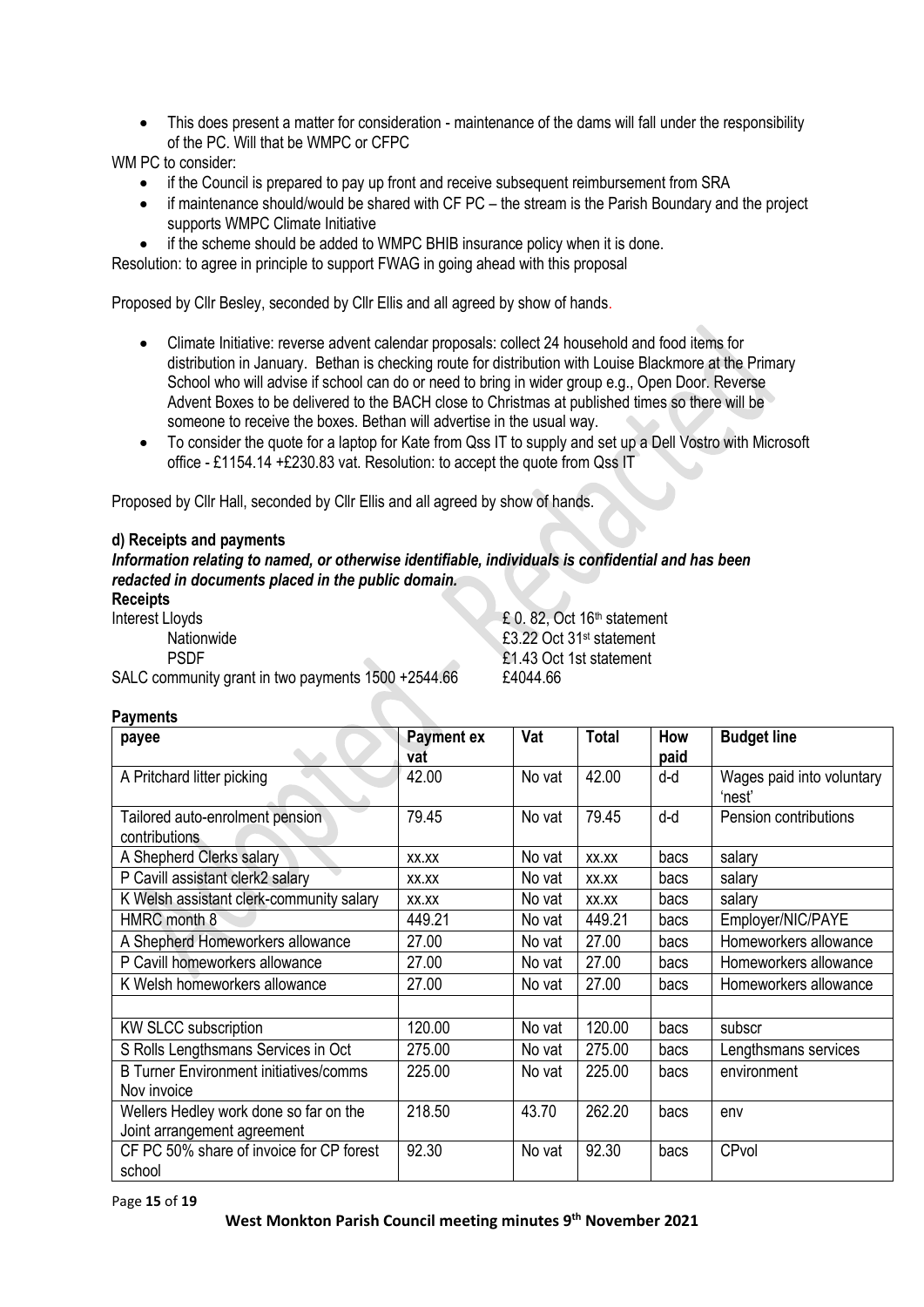| Burnham portaloo at CP               | 84.00   | 16.80  | 100.80  | bacs | CP vol |
|--------------------------------------|---------|--------|---------|------|--------|
| Glasdon bollard for CP path          | 190.42  | 38.08  | 228.50  | bacs | CP vol |
|                                      |         |        |         |      |        |
|                                      |         |        |         |      |        |
| Cost of SID device, invoice expected | 1919.00 | 383.80 | 2302.80 |      |        |
|                                      |         |        |         |      |        |
|                                      |         |        |         |      |        |
| Ragwort clearance at CP              |         |        |         |      |        |
|                                      |         |        |         |      |        |

*Any other invoices received before 9 Nov 2021 £ to follow, to be paid by bacs wherever possible.* Resolution: to make payments described above:

Proposed by Cllr Ellis, seconded by Cllr Elliston and all agreed by show of hands.

Payments made since last meeting of WMPC.

- **1. To note: Payments made using debit card**
	- Flying Colours: Union and Somerset Flag for 11<sup>th</sup> Nov. £90.45 +vat 18.09 = £108.54
- **2. To note: Payments by bacs/transfer:**
- **3. To note: Payment by direct debit**

Invoice 10517 Oct 25th Monthly payment of £12.00 + vat £2.40 = £14.40 to Tailored Auto Enrolment, for the servicing plan.

Tailored auto enrolment pension deductions: £79.45

Invoice SWS 109020 to follow Monthly invoice £59.80 + vat £11.96 = £71.76 to Somerset Web Services (13 mailboxes) April fin sheet)

Invoice SWS 108979 Monthly invoice for web life hosting (MM)  $£23.00 + vat4.60 = £27.60$ 

## **4. Cheque**

Nil

## **5. Transfer between accounts**

14<sup>th</sup> October 2021 £10000.00 from Lloyds Business account to Treasurers Account.

## **e) WMPC Bank reconciliation**

Bank reconciliation and budget check: please check on green financial sheet. Ask any questions by email. Bank reconciliation for 1st October is complete and balanced.

## General notes on spreadsheet

Each column heading is dated first of the month.

Each monthly receipt column is a snapshot of what has been received in the month prior to 1st of the month. Each monthly expenditure column itemizes payment that will be made (i.e., paying the last month's bills) after 1st of the month. These are the monthly list of payments for approval.

Bank statements for 1st of the month provide the figures shown on the financial sheet (bottom left - hand corner).

Specific notes for WMPC November financial sheet WMPC Receipts Shows receipts between 1 Oct and 31 Oct. Includes interest from bank accounts.

WMPC Expenditure details ref green financial sheet which shows totals – details below (Incl Oct figures where needed) Sundry admin: Env: Oct: Bethan 175.00, Bethan exp claim107.31, SCC license fee50.00 no vat, setting up MM 173.00+vat34.60=207.60, MM 125+vat25.00= 150.00 total 689.91 flags added to 689.91 :90.45+vat18.09 = 108.54 total on Oct column of Nov sheet 798.45

Page **16** of **19**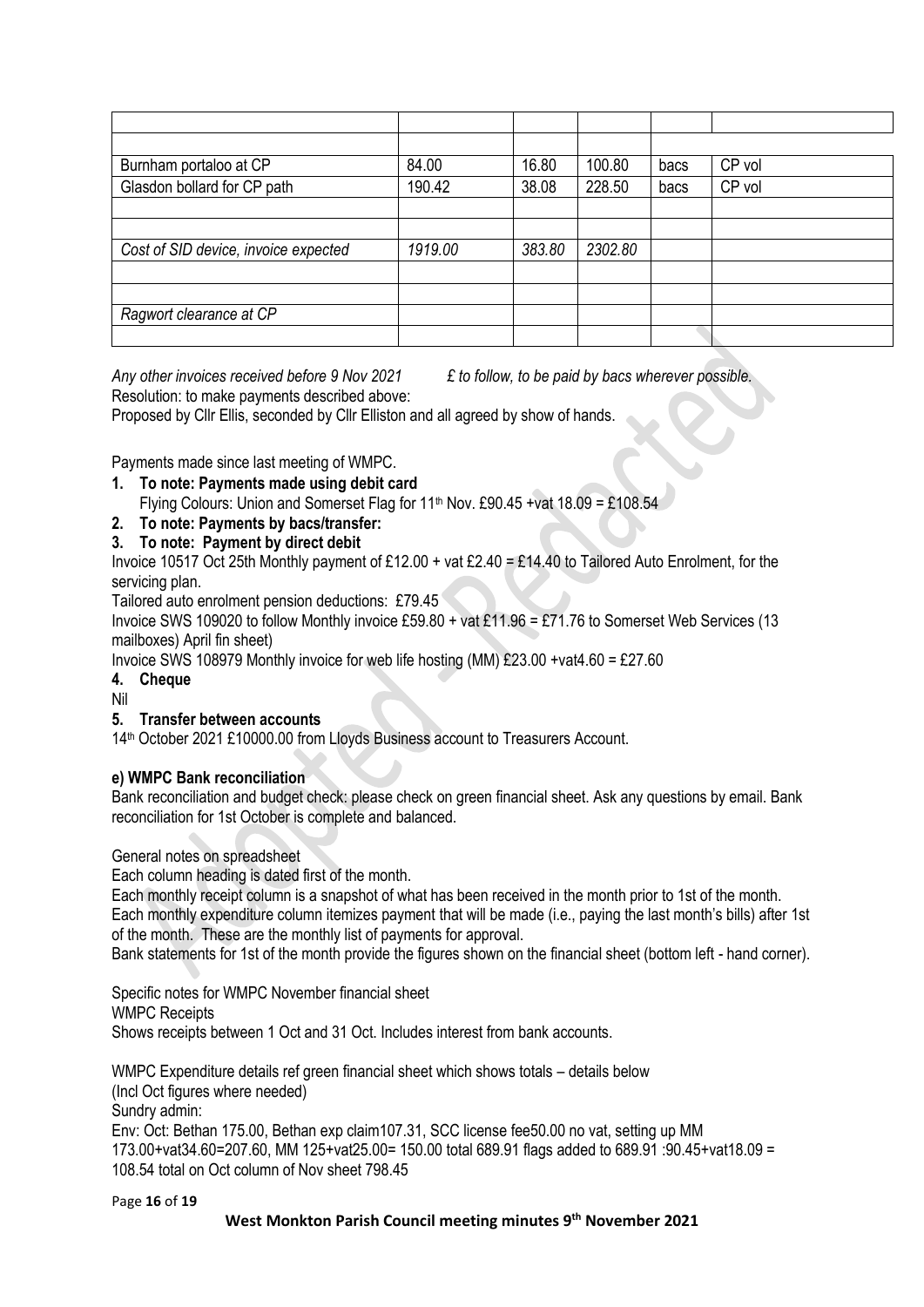Env: Nov: Business all about you 225.00 no vat

CIL: Oct 90.00 see below

CPvolunteers: Oct Expenses claim from Cllr Gage111.36: split into two parts – 90.00 =CIL (footpaths project), 21.36 =CPvol (mower), portaloo 88.00 +vat 17.60=105.60. Total 126.96

CP vol: Nov: Portaloo 84.00 +vat16.80 =100.80, Wellers Hedley CP lease 218.50 +vat43.70=262.20, share brackets cost with CF PC 92.30, bollard for path 190.42 +vat38.08 = 228.50. Total 683.80

Comms: SWS on direct debit gsuite (vat breakdown above) 71.76, SWS MM hosting on direct debit (vat breakdown above) total = 99.36

Youth Club (Grant fund set-up) Oct two claims for Tuck Shop supplies Sept37.38 Oct 36.62Total 74.00

Spreadsheet bank balance for November shows amount in treasurers cheque account statement for 1st Nov rather than 31st Oct for completeness' sake – a Dropbox license had been paid for 187.60 on 19th Oct and then cancelled and refunded on 1 Nov. By taking the statement at 1st Nov the payment and refund both appear in the same spreadsheet.

Ref item 5 from Audit Working Party recommendations (below)

Award of grants as recommended by AWP of £1770.00 to West Monkton Scout Group, and £3500.00 to Tacchi-Morris LED Lighting Project.

Proposed by Cllr Gage, seconded by Cllr Hall and all agreed by show of hands.

## AUDIT WORKING PARTY Meeting Friday 22nd October 2021 at 9.30am VIRTUAL MEETING

Attendees: Cllrs Haskins, Hall and Gage, Clerk A Shepherd and Assistant Clerk T Cavill.

- Supporting documents were circulated to all participants prior to the meeting.
	- 1. Report of the first quarter meeting in July

The July report was agreed to be an accurate record of the meeting. There were no matters arising.

- 2. WMPC Financial Regulations:
- It was agreed to recommend to Parish Council that the variable direct debits currently authorised by WMPC should be continued:

Somerset Web Services monthly 59.80 +vat11.96 = 71.76 Tailored auto enrolment monthly 12.00 +vat 2.40 =14.40 Microsoft Office x2 annually 119.98 no vat McAfee x1 annually 89.99 no vat Dropbox annually advanced (3 licenses) 540.00 +vat108.00 = 648.00 Survey Monkey 320.00 +vat64.00=384.00

• It was agreed, proposed by Cllr Haskins, and seconded by Cllr Hall and all agreed, to recommend to Parish Council the amendments to WMPC Financial regulations as shown in red below

**GENERAL** 

1.14 In addition the council must:

determine and keep under regular review the bank mandate for all council bank accounts; and that internet banking is used wherever possible;

approve any grant or a single commitment in excess of £5,000 unless part of an already Council approved project; and

in respect of the annual salary for any employee have regard to recommendations about annual salaries of employees made by the relevant committee in accordance with its terms of reference.

#### 4 BUDGETARY CONTROL AND AUTHORITY TO SPEND

Expenditure on revenue items may be authorised up to the amounts included for that class of expenditure in the approved budget. This authority is to be determined by: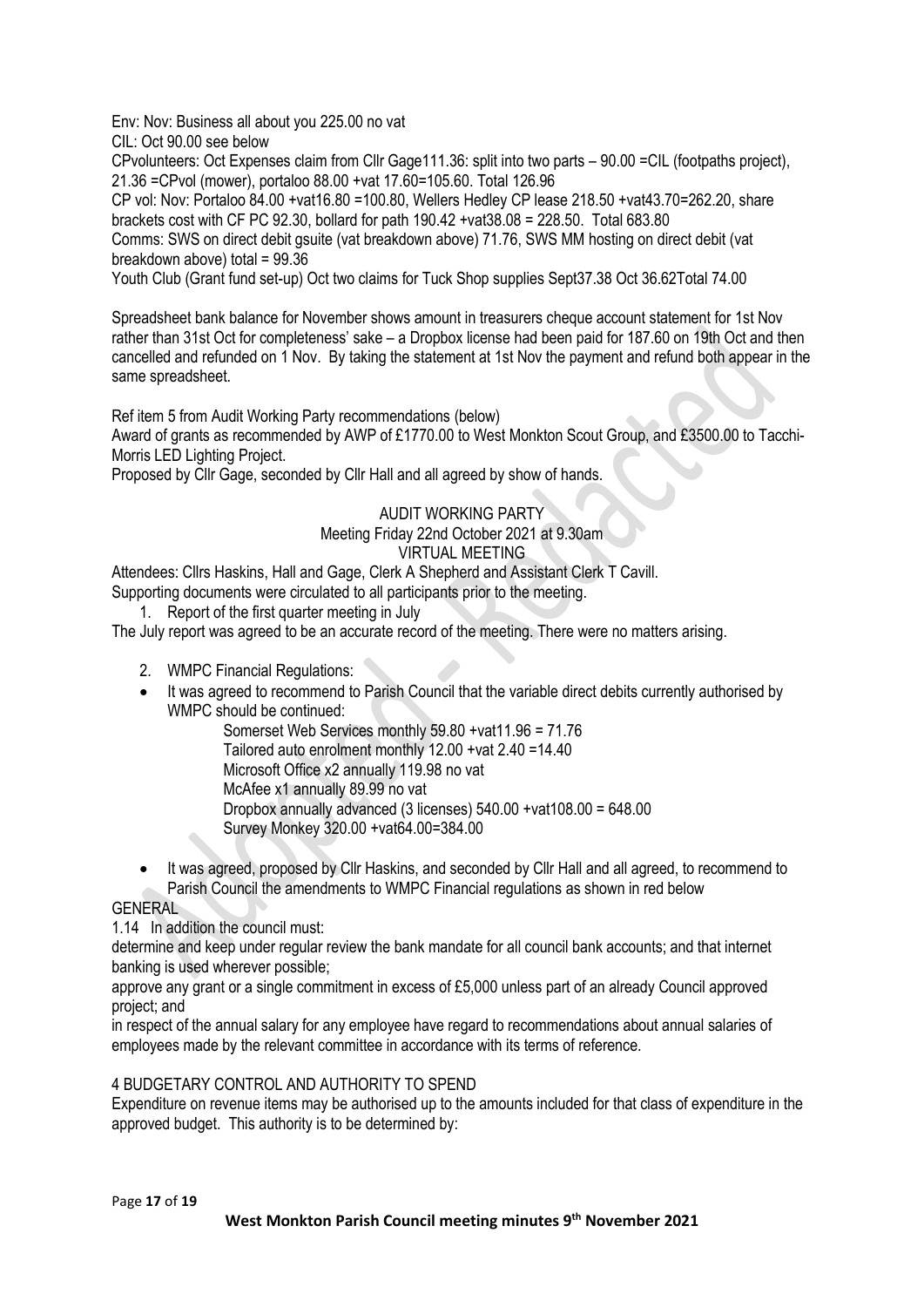-the council for all items over £5,000, unless part of a previously Council approved budgeted project; namely that payments more than £5000.00 within an agreed project budget should not need prior approval for payment at the next PC meeting, but payment can be made and reported as part of the project report at the next PC meeting -a duly delegated committee of the council for items over £500; or

-the Clerk, in conjunction with Chairman of Council or Chairman of the appropriate committee, for any items below £500.

Such authority is to be evidenced by a minute or by an authorisation slip duly signed by the Clerk, and where necessary also by the appropriate Chairman.

Contracts may not be disaggregated to avoid controls imposed by these regulations.

To confirm second quarter detailed bank reconciliation, bank statements from the BACH and for the West Monkton PC accounts. All agreed.

- 3. To check WM green financial spread sheet for budget compliance and make any observations. To check BACH green financial spread sheet for BACH finances and to note pertinent features. Both spreadsheets were agreed to be in good order. The couple of over-runs on PC budget lines were noted for the budget planning meeting on 30th Nov.
- 4. To confirm second quarter VAT reclaim.

The VAT reclaimed in the second quarter was £3034.71 and was received on 14th October 2021.

5. Grants

To consider grant applications received for second window 1 Sept to 15th October

- Application from West Monkton Scouts for £1770.00 to support their summer camping in Huish Woods
- Application in outline from Tacchi-Morris for the start of the large project to replace lights with LEDs. After discussion, it was agreed to recommend the award both grants.

The award of the community/well-being grant to the Scouts in full for the purchase of camping and camp making equipment, £1770.00 (of which £1100 from the community/well-being fund and £670.00 from the Climate fund). The award of a grant from the Climate Fund to the Tacchi- Morris Arts Centre of £3500.00 to start the programme of replacement of lights with LEDs.

It was agreed that the budget should include an increase to the community/well-being grant fund.

6. To consider any other financial matters brought to the attention of the RFO before the meeting.

- Availability of tennis court at Gotton? Currently it appears not to be used either by residents or staff at Gotton Manor Nursing Home. It was considered as a possible solution to the absence of available tennis courts for use by the Parish. A lease was considered as an option. Cllr Gage agreed to visit the Nursing Home and discuss.

It was reported that the RFO was preparing a paper for the next PC meeting to support changing the Parish Council profile to fit more accurately the work done by the PC. The paper will recommend the profile of the PC becomes LC2 with salaries within and below the substantive benchmark according to skills qualifications and years' service. It was agreed to share a document showing the areas of work of the Clerk, Assistant Clerk2 and Assistant Clerk -Community.

7. Date of next meeting Friday 21 January 2022 at 9.00am. by zoom.

Meeting ended at 9.59am.

**194/21 Other matters for report only – items for discussion - no decision a) Items for next meeting agenda – by Monday 6 th December 2021** Noted

**Confidential Session**

**195/21 Country Park Update**

Page **18** of **19**